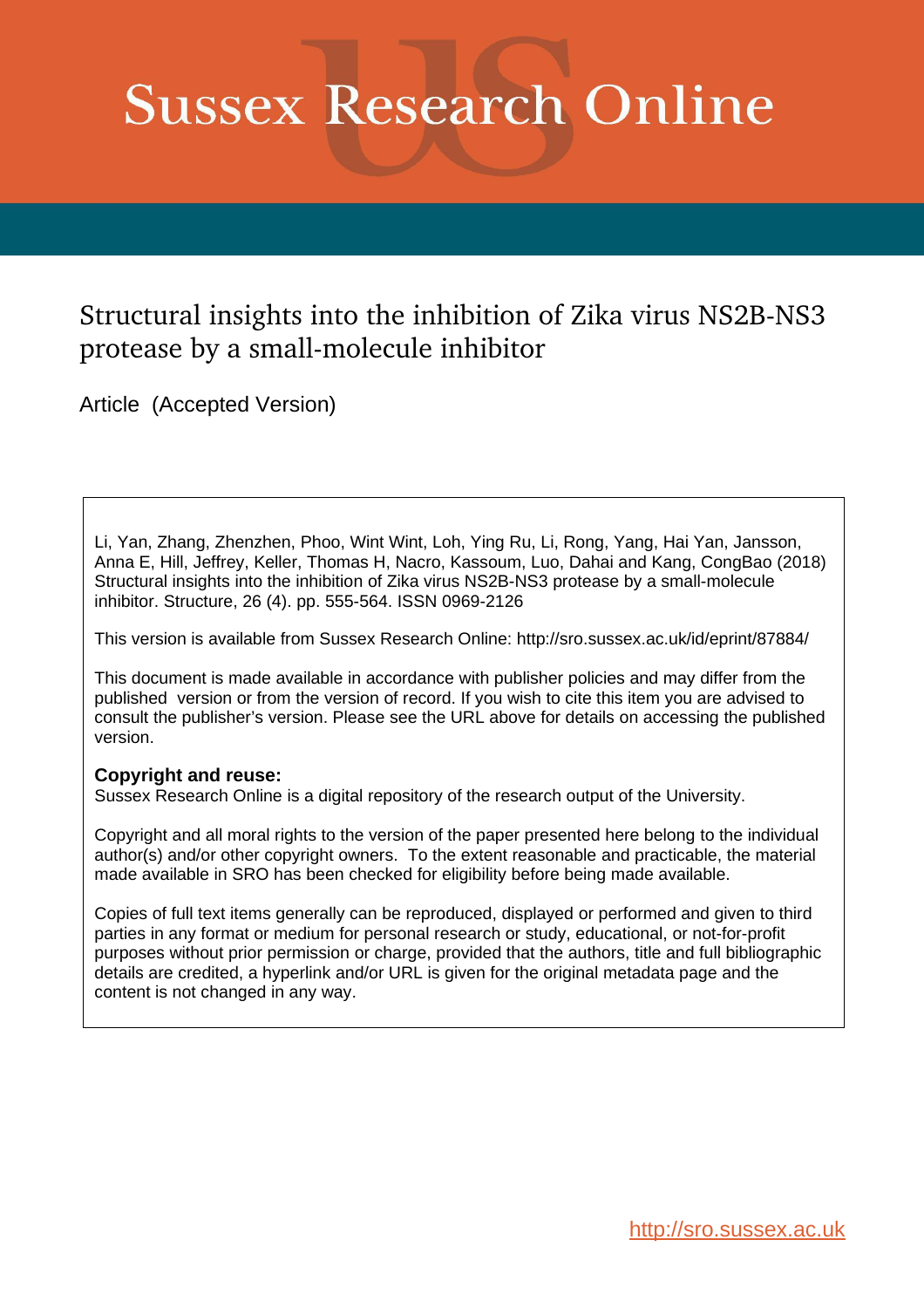# **Structural insights into the inhibition of Zika virus NS2B-NS3 protease by a small molecule inhibitor**

Yan Li<sup>1, †</sup>, Zhenzhen Zhang<sup>2,3,†</sup>, Wint Wint Phoo<sup>2,3,4,†</sup>, Ying Ru Loh<sup>1</sup>, Rong Li<sup>1</sup>, Hai Yan Yang<sup>1</sup>, Anna E Jansson $^1$ , Jeffrey Hill $^1$ , Thomas H. Keller $^1$ , Kassoum Nacro $^{1^\ast}$ , Dahai Luo $^{2,3^\ast}$ , CongBao Kang $^{1^\ast}$ 

## **Affiliations**

<sup>1</sup>Experimental Therapeutics Centre, Agency for Science, Technology and Research (A\*STAR), 31 Biopolis way, Nanos, #03-01, Singapore 138669.

<sup>2</sup>Lee Kong Chian School of Medicine, Nanyang Technological University, EMB 03-07, 59 Nanyang Drive,

Singapore 636921

<sup>3</sup>NTU Institute of Structural Biology, Nanyang Technological University, EMB 06-01, 59 Nanyang Drive,

Singapore 636921.

4 School of Biological Sciences, Nanyang Technological University, 60 Nanyang Drive, Singapore 636921.

\*Correspondence to: Kassoum Nacro, [knacro@etc.a-star.edu.sg;](mailto:knacro@etc.a-star.edu.sg) Dahai Luo, [luodahai@ntu.edu.sg](mailto:luodahai@ntu.edu.sg) ;

CongBao Kang, [cbkang@etc.a-star.edu.sg](mailto:cbkang@etc.a-star.edu.sg)

† These authors contributed equally to the work;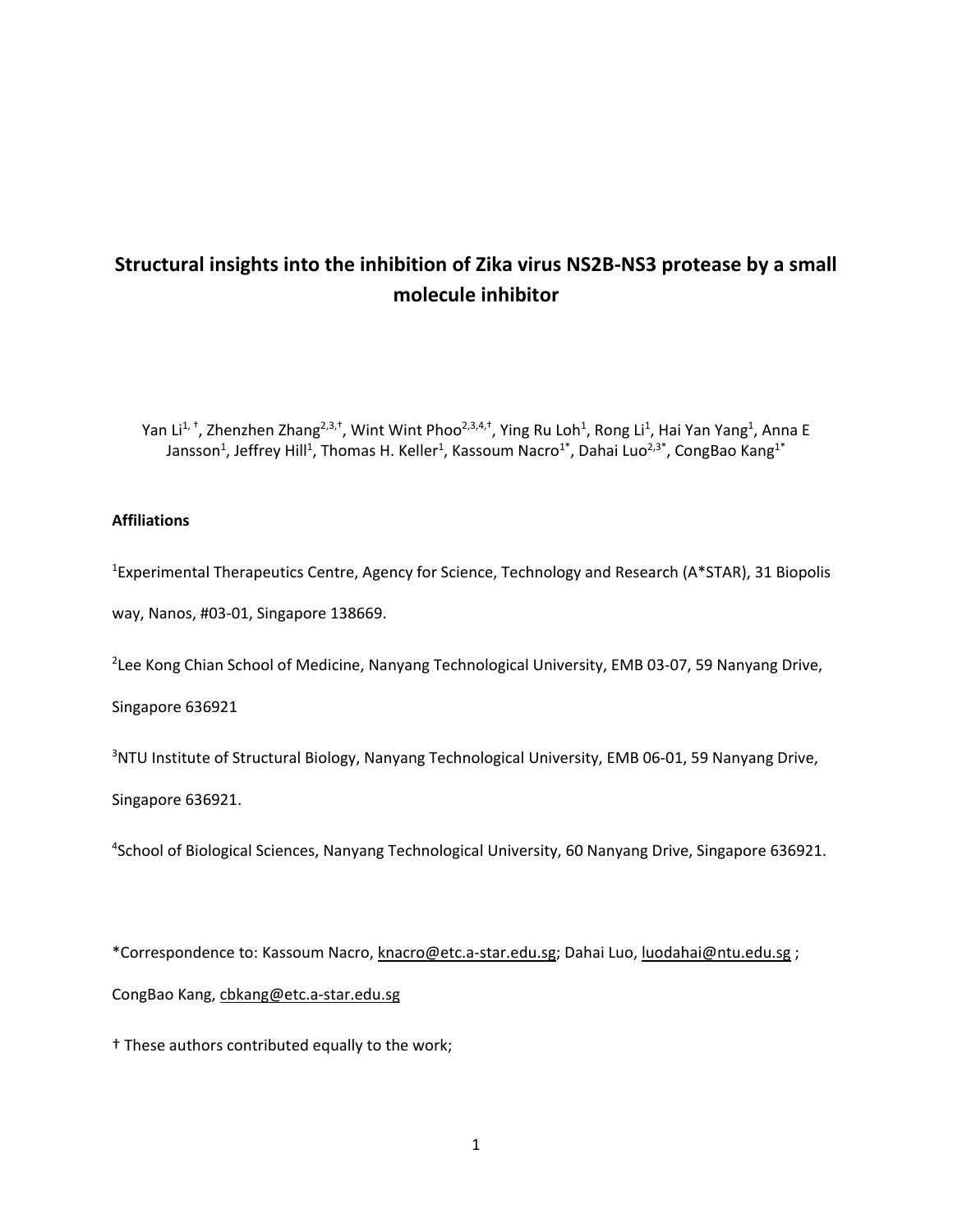#### Summary

Zika virus (ZIKV) infection has become a global public health concern. The viral NS2B-NS3 protease is an attractive antiviral target because of its role in maturation of viral non-structural proteins. Substratederived protease inhibitors have been investigated while it remains challenging to develop them into drugs. Small molecule inhibitors are of great interest in antiviral drug development. Here we report the structure and dynamics of ZIKV NS2B-NS3 protease covalently bound to a small molecule inhibitor. Our crystallographic and NMR studies have demonstrated that the inhibitor further stabilizes the closed conformation of ZIKV protease. Upon hydrolyzed *in situ* into two fragments, the benzoyl group of the inhibitor forms a covalent bond with the side chain of catalytic residue S135 and the second fragment exhibits no obvious molecular interactions with the protease. This study provides a detailed mechanism of action for the covalent inhibitor, which will guide further development of ZIKV protease inhibitors.

Keywords: Zika virus; protease; drug discovery; protein dynamics; structure; protease inhibitor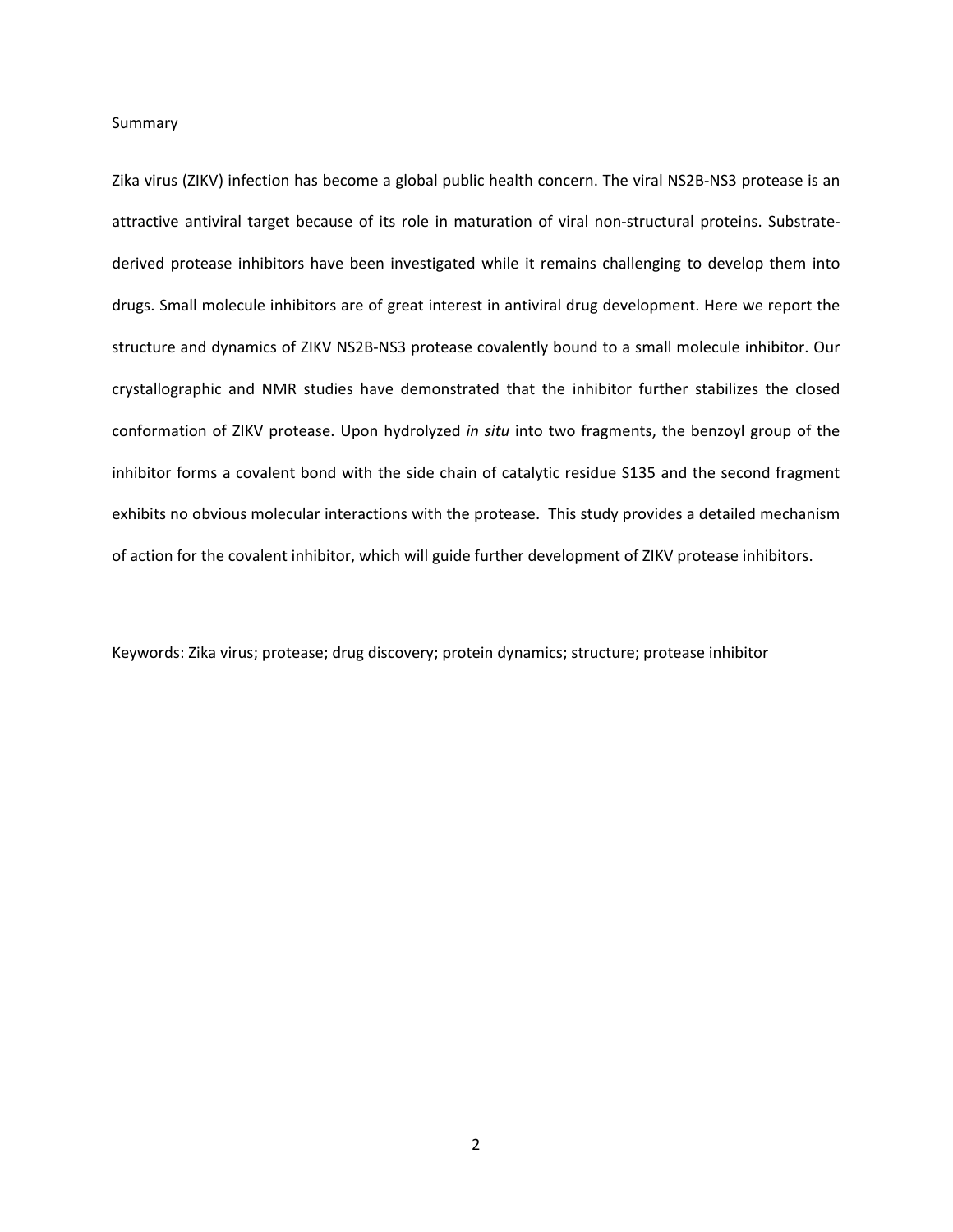#### **Introduction**

Zika virus (ZIKV) is a mosquito-borne pathogen and a member of the *Flaviviridae* family which also includes other important human pathogens such as Dengue virus (DENV), West Nile virus (WNV), yellow fever virus, Murray Valley encephalitis virus, and Japanese encephalitis virus. The recent outbreak of ZIKV has threatened global populations. ZIKV infection is found to be related to neurological disorders such as Guillain–Barré syndrome, acute myelitis [\(Broutet et al., 2016;](#page-16-0) [Petersen et al., 2016\)](#page-17-0) and microcephaly [\(Ndeffo-Mbah et al., 2016\)](#page-17-1). Therefore, effective strategies such as vaccines and antivirals are urgently needed. Effort has been made to develop chemical therapies against its close pathogens such as DENV and WNV [\(Jones et al., 2015;](#page-17-2) [Luo et al., 2015\)](#page-17-3), but there are still no clinically approved antivirals available.

The ZIKV genome encodes a polyprotein that can be post-translationally processed by both host signal peptidases and viral protease into three structural proteins (C, prM, and E) required for viral particle assembly and seven non-structural proteins (NS1, NS2A, NS2B, NS3, NS4A, NS4B, and NS5) required for viral replication and virion assembly. The viral protease is a two-component serine protease formed by the N-terminal part of NS3 and the cofactor region of NS2B-a membrane protein essential for the membrane location of NS3 [\(Baronti et al., 2014;](#page-16-1) [Clum et al., 1997;](#page-16-2) [Li et al., 2015\)](#page-17-4). This two-component complex forms an active site with a catalytic triad composed of H51, D75, and S135 [\(Phoo et al., 2016;](#page-17-5) [Zhang et al., 2016\)](#page-18-0). The viral protease cleaves the junctions of NS2A/NS2B, NS2B/NS3, NS3/NS4A, and NS4B/NS5 to release functional proteins. Structural studies have demonstrated that the protease recognizes the sites composed of positive charged residues such as R and K at the P1 and P2 positions, respectively [\(Lei et al., 2016;](#page-17-6) [Phoo et al., 2016\)](#page-17-5). The negative charges at the protease active site make it challenging to develop small molecule substrate competitive inhibitors [\(Kang et al., 2017;](#page-17-7) [Poulsen et al.,](#page-18-1)  [2014\)](#page-18-1).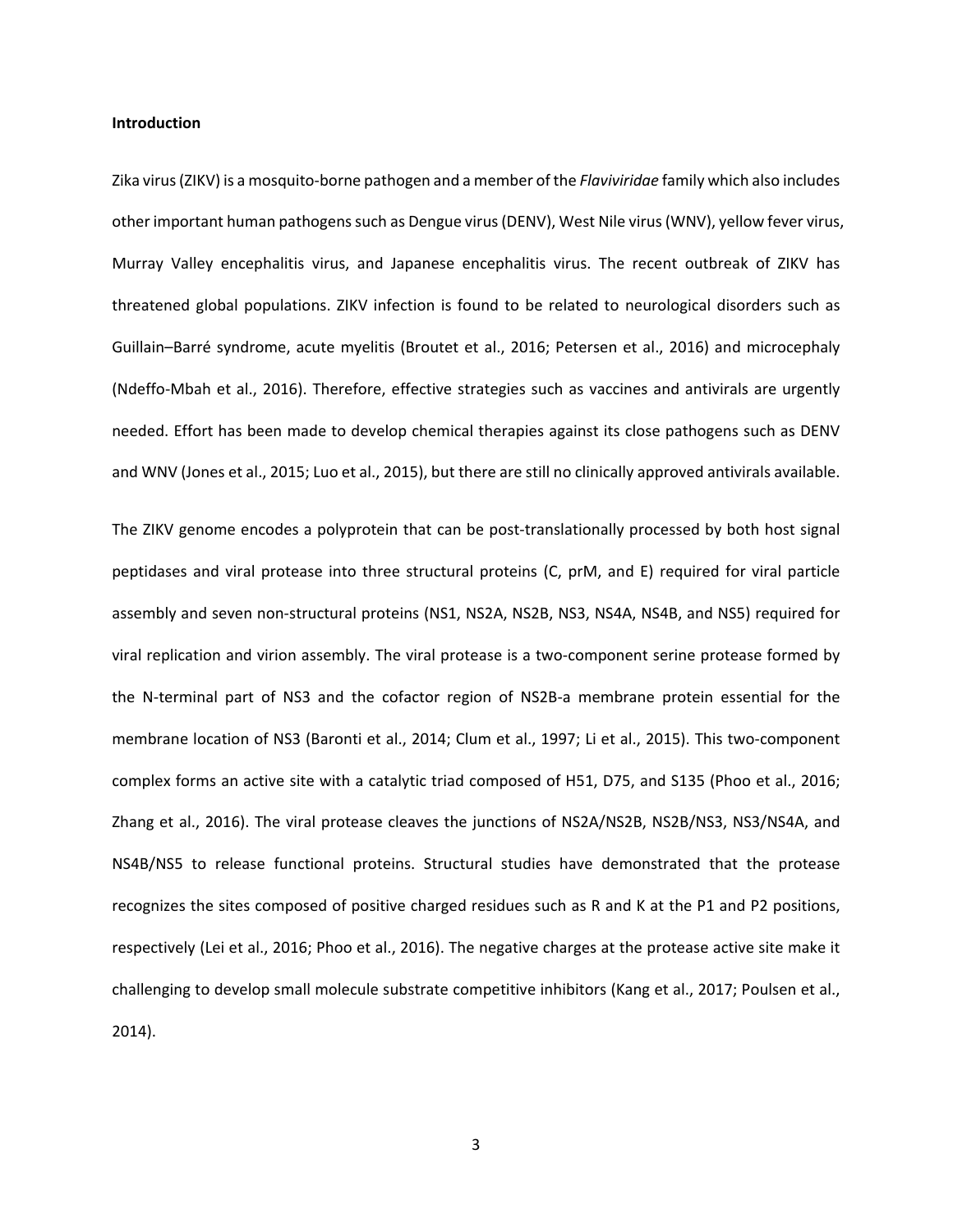Different approaches such as high-throughput screening (HTS), structure-based drug design, substratebased inhibition, and *in silico* docking have been used to develop DENV and WNV protease inhibitors [\(Deng et al., 2012;](#page-16-3) [Lim and Shi, 2013;](#page-17-8) [Lim et al., 2013;](#page-17-9) [Nitsche et al., 2012;](#page-17-10) [Yang et al., 2011;](#page-18-2) [Yin et al.,](#page-18-3)  [2006\)](#page-18-3). Although no DENV or WNV protease inhibitor has entered clinical stages, some of the available inhibitors have been shown to be active against ZIKV protease [\(Lei et al., 2016;](#page-17-6) [Li et al., 2017b\)](#page-17-11). This is not surprising because DENV, WNV, and ZIKV proteases share high structure similarities [\(Kang et al., 2017\)](#page-17-7). The structure of ZIKV NS2B-NS3 protease is almost identical to those of DENV and WNV proteases [\(Chen](#page-16-4)  [et al., 2016;](#page-16-4) [Erbel et al., 2006;](#page-16-5) [Lei et al., 2016;](#page-17-6) [Phoo et al., 2016;](#page-17-5) [Zhang et al., 2016\)](#page-18-0). We have used an unlinked ZIKV protease construct (designated as bZiPro) for structural and inhibitor binding studies [\(Li et](#page-17-12)  [al., 2017a;](#page-17-12) [Li et al., 2017b;](#page-17-11) [Phoo et al., 2016;](#page-17-5) [Zhang et al., 2016\)](#page-18-0). Although conformational exchanges exist in bZiPro, it is dominantly in the closed conformation and is more suitable for structural and ligand binding studies than the conventional linked construct [\(Kang et al., 2017;](#page-17-7) [Li et al., 2017a\)](#page-17-12). Structural information for ZIKV protease in complex with several inhibitors is available, which supports antiviral inhibitor design [\(Lei et al., 2016;](#page-17-6) [Phoo et al., 2016;](#page-17-5) [Zhang et al., 2016\)](#page-18-0). Peptidic inhibitors such as Ac-Lys-Arg-H derived from protease substrates are potent competitive inhibitors, but it is very challenging to develop them into drug-like molecules due to issues such as cell penetration and stability [\(Li et al., 2017b\)](#page-17-11), which has stimulated the search for new inhibitors [\(Luo et al., 2015;](#page-17-3) [Nitsche et al., 2014b\)](#page-17-13). Small molecule inhibitors are of great interest. To date, there is only one structure available for ZIKV protease in complex with a non-pepditic chemical fragment is available [\(Zhang et al., 2016\)](#page-18-0). Lack of ZIKV protease structures in complex with small molecular weight inhibitors limits the understanding of the molecular interaction and structure-based drug design [\(Zhang et al., 2016\)](#page-18-0). Pyrazole ester derivatives are active against both WNV and DENV proteases and identified from a HTS of a small molecule library from NIH [\(Johnston et al., 2007\)](#page-16-6). This type of inhibitors are unstable in solution [\(Sidique et al., 2009\)](#page-18-4) and have been shown to covalently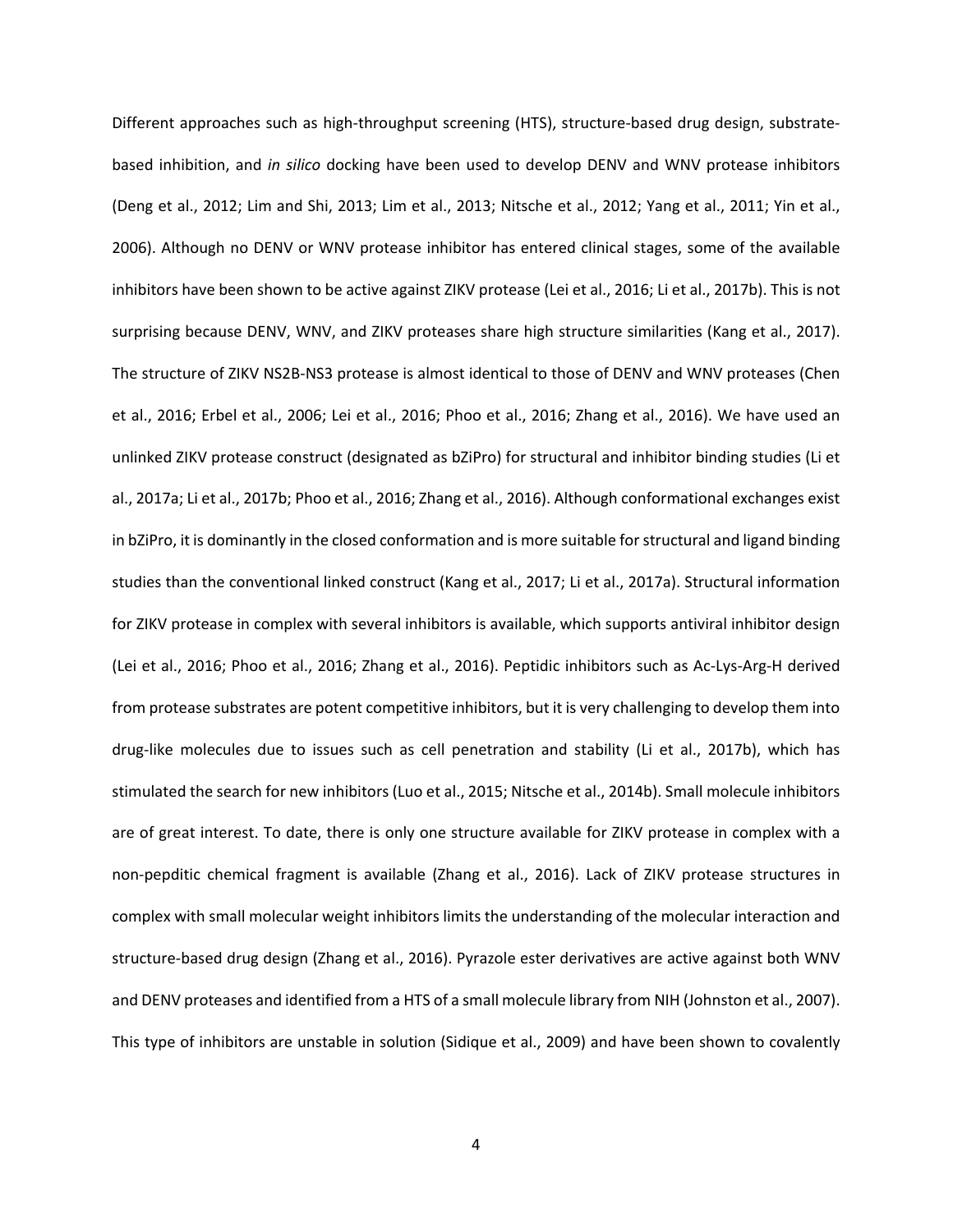link to DENV protease [\(Koh-Stenta et al., 2015\)](#page-17-14). However, the structural information of the complex is not well described due to the difficulty in structural studies [\(Koh-Stenta et al., 2015\)](#page-17-14).

In this study, we demonstrate that bZiPro forms a covalent complex with one pyrazole ester derivative, 5 amino-1-((4-methoxyphenyl)sulfonyl)-1H-pyrazol-3-yl benzoate (compound **1**) evidenced by the mass spectrometry. We then solved the crystal structure of bZiPro in complex with compound **1**, which reveals that the benzoyl moiety of the inhibitor forms a covalent bond with S135 of NS3. The remaining hydroxylpyrazole moiety from compound **1** is released into the media and is not found bound to the protease, which is also verified by NMR binding study. The crosslinked benzoyl group further stabilizes the closed conformation of bZiPro as NMR signals of most residues from both NS2B and NS3 are well resolved. Further binding study demonstrated that the integrity of the compound is critical for protease binding as the fragments derived from compound **1** exhibited no interaction with bZiPro. Compound **5,** a derivative of compound **1,** interacts similarly with and inhibits bZiPro strongly. Our study provides the structural information of ZIKV protease in complex with a covalent small molecule to understand the covalent interactions. Our current study is therefore useful for structure-based design of ZIKV protease inhibitors.

#### **Results**

#### **Compound 1 reacts with ZIKV NS2B-NS3 protease**

Compound **1** was considered as an allosteric inhibitor of WNV NS2B-NS3 protease [\(Sidique et al., 2009\)](#page-18-4) and a further study has shown that it forms covalent interactions with DENV protease [\(Koh-Stenta et al.,](#page-17-14)  [2015\)](#page-17-14) (Fig. 1A). We found that compound 1 inhibits the enzymatic activity of bZiPro with an IC<sub>50</sub> of 1.5  $\mu$ M when Benzoyl-Nle-Lys-Arg-Arg-aminomethylcoumarin (Bz-nKRR-AMC) was used as a substrate. bZiPro exhibited a 104 Da molecular weight increase in the ESI-TOF MS spectrum after treatment with compound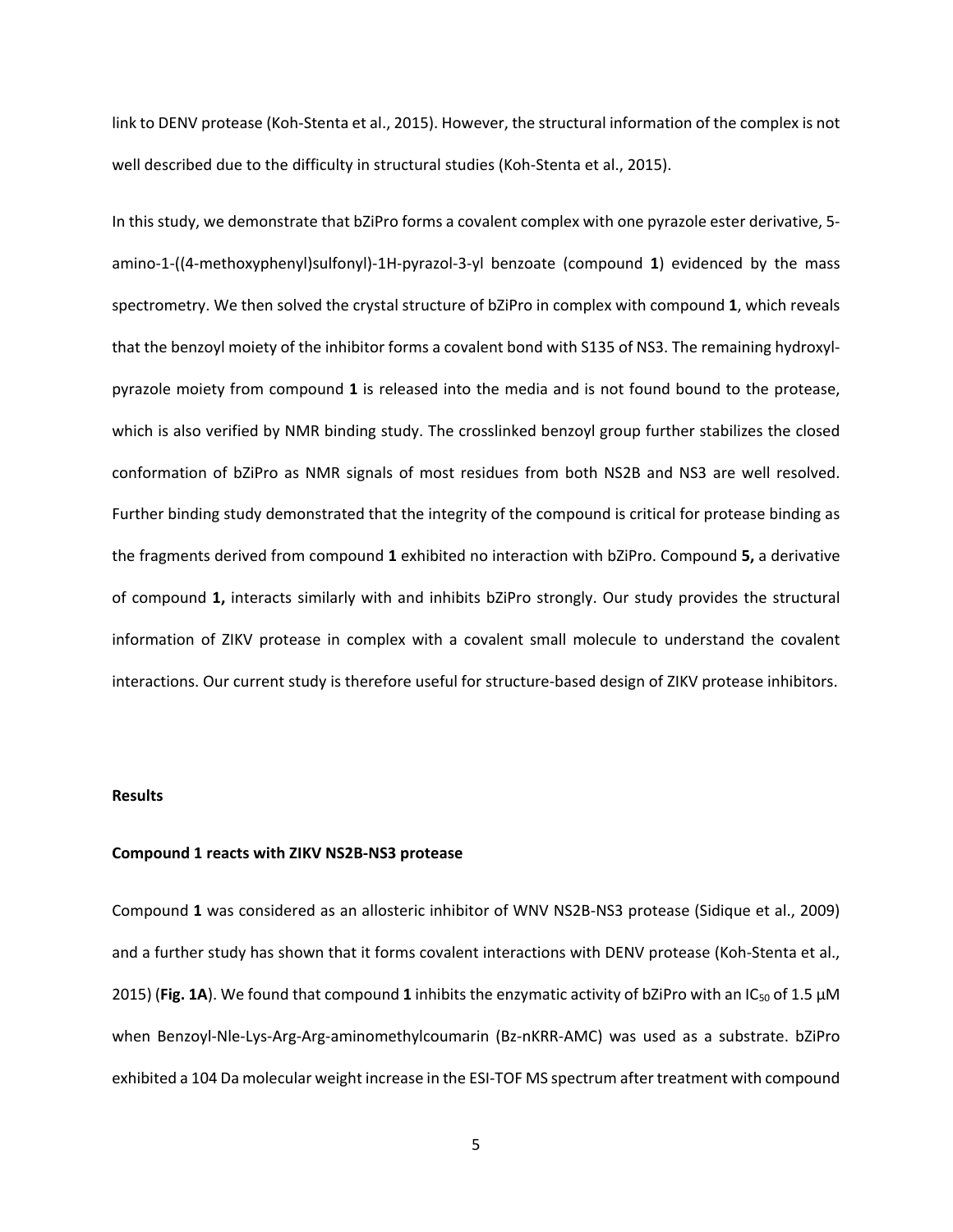**1**(**Fig. 1B**), mirroring the results from DENV protease and indicating the modification of bZiPro by the benzoyl moiety based on the structure of compound **1** [\(Koh-Stenta et al., 2015\)](#page-17-14) (**Fig. 1C**). The ester group in the inhibitor makes compound **1** unstable in solution, giving rise to production of the benzoic acid and 5-amino-1-((4-methoxyphenyl)sulfonyl)-1*H*-pyrazol-3-ol (compound **2**) [\(Sidique et al., 2009\)](#page-18-4).

#### **Crystal structure of bZiPro (C143S)-compound 1 complex**

Zika protease is able to form a dimer and a disulfide bond between C143 residues of neighboring NS3 in the crystal was observed [\(Kang et al., 2017\)](#page-17-7). To remove the crystallographic disulfide bond of C143, A C143S mutation was generated and the resulting mutant has little influence on the protease activity (Figure S1). We determined the crystal structure of bZiPro (C143S)-compound **1** complex at a resolution of 1.9 Å (**Fig. 2, Table 1**). The four protease molecules in one unit cell were labeled following the peptide chain IDs (Figure S1). Consistent with the MS result, the benzoyl moiety of compound **1** forms a covalent bond with the side chain of S135. The benzoyl moiety sits in the S1 pocket and overlays with the aliphatic chain of the P1 residue of the Ac-Lys-Arg-H inhibitor (**Fig. 2**). Atoms of several residues are in close contact (less than 5 Å) with the benzoyl moiety. There is one hydrogen bond formed between the oxygen atom and the nitrogen atom of the side chain of H51, which may be critical for the closed conformation of the complex (**Fig. 2**). The benzoyl moiety of the compound **1** also forms π- π stacking interactions between Y161 and A132. The compound **1** does not have molecular interactions with the backbone amide protons of G133 and T134. The oxyanion hole is also not formed due to the cis conformation of the A132-G133 peptide bond (**Fig. 2B**). The remaining portion (compound **2**) of compound **1** is not present in the structure, suggesting its release from the active site upon trans-esterification reaction by S135. Unlike the NS2B-NS3 cleavage site peptide, Thr-Gly-Lys-Arg (TGKR) and other inhibitors, benzoyl moiety does not form any interaction with residues of NS2B, suggesting that the occupancy of the S1 pocket alone is sufficient for suppressing the open conformation of protease [\(Phoo et al., 2016\)](#page-17-5).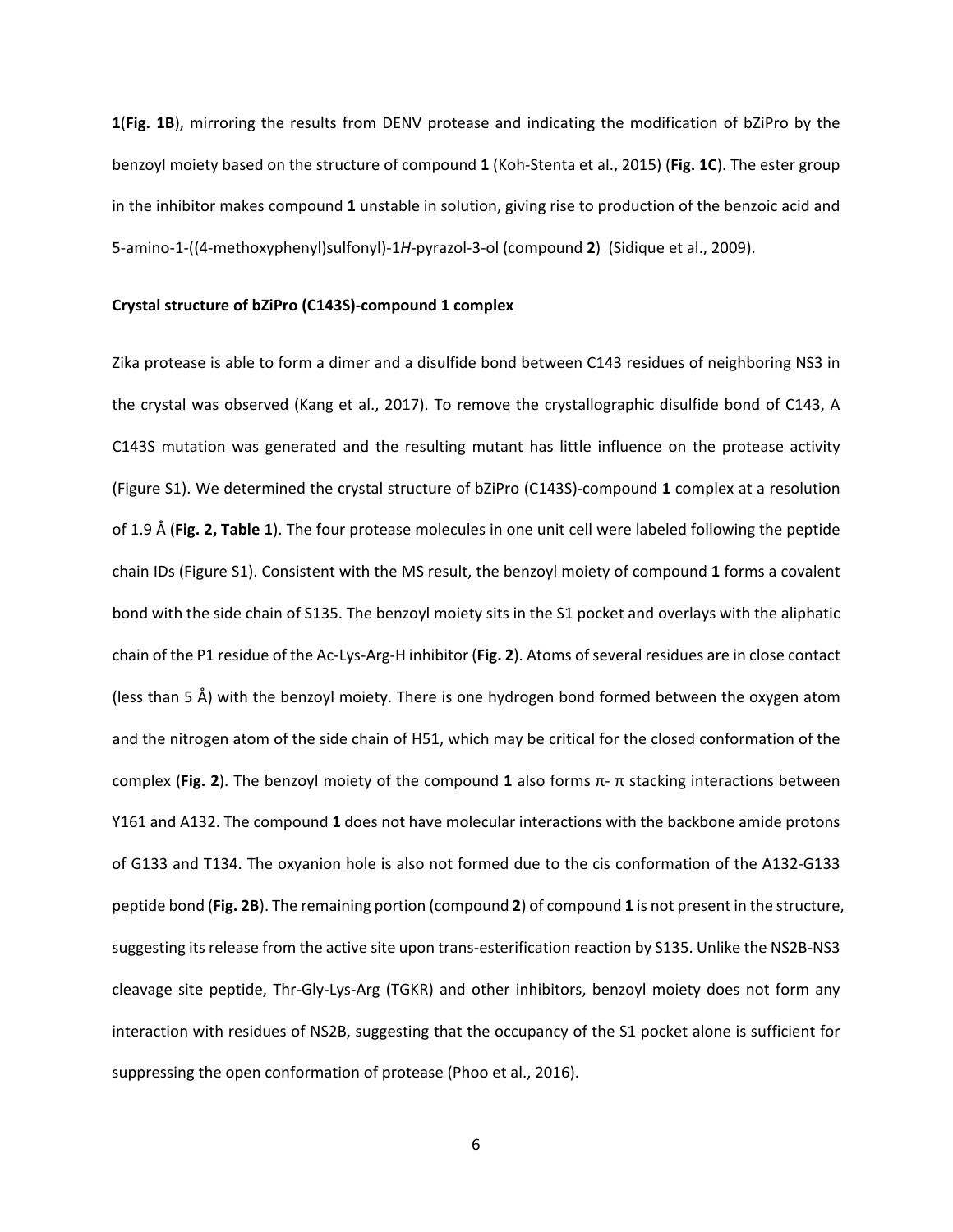#### **Crystal structure of bZiPro (C143S)-Ac-Lys-Arg-H complex**

We also determined the crystal structure of bZiPro (C143S)-Ac-Lys-Arg-H complex to a high resolution of 1.51 Å with Rwork and Rfree values of 18.78 % and 20.16 % respectively (**Fig. 3**, Table 1). The protease in the complex adopts a very similar structure to the WT reported recently (**Fig. 3**) [\(Li et al., 2017b\)](#page-17-11). At 1.51 Å resolution, the electron density of the aldehyde moiety of the inhibitor and the surrounding protease residues of bZiPro (C143S) are improved significantly compared to the WT structure. We can observe that the peptide bond between A132 and G133 adopt two conformations and the oxyanion hole is also not formed in bZiPro (C143S) structure (**Fig. 3C, D**). The conformation of the hemiacetal formed between Ac-Lys-Arg-H and S135 can also be refined clearly, allowing the comparison with the ester bond formed between the benzoyl group and S135 (**Fig. 3**).

#### **Unique adduct of the benzoyl moiety to S135**

The structure of NS3 and the N-terminal part of NS2B in the complex adopts a similar conformation to those of the linked and unlinked protease in the free form and complexes with substrate and inhibitors. In the complex, the protease is in the closed conformation in which the C-terminal region (residues 71-87) of NS2B engages with NS3 and forms part of the active site (**Fig. 2**). The root-mean-squared deviations (rmsd) of the Cα atoms of observed residues are 0.36 Å (PDB 5GPI, [\(Zhang et al., 2016\)](#page-18-0)), 0.26 Å (PDB id 5H4I, [\(Zhang et al., 2016\)](#page-18-0)), 0.41 Å (PDB id 5GJ4, [\(Phoo et al., 2016\)](#page-17-5)), 0.29 Å (PDB id 5H6V, [\(Li et al., 2017b\)](#page-17-11)), and 0.61 Å (PDB id 5LC0, [\(Lei et al., 2016\)](#page-17-6)) compared with those of bZiPro in the absence (Zhang et al., [2016\)](#page-18-0) and presence of EN300 compound [\(Li et al., 2017b\)](#page-17-11), TGKR peptide [\(Phoo et al., 2016\)](#page-17-5), Ac-Lys-Arg-H dipeptide [\(Li et al., 2017b\)](#page-17-11), and a boronic peptide inhibitor [\(Lei et al.,](#page-17-6) 2016), respectively (Figure S2, Table S1). To further probe the molecular interactions, the <sup>1</sup>H-<sup>15</sup>N-HSQC spectra of bZiPro in the absence and presence of compound **1** were collected and compared. Compared with free protein, bZiPro in complex with compound 1 exhibits profound chemical shift changes in the <sup>1</sup>H-<sup>15</sup>N-HSQC spectrum, which clearly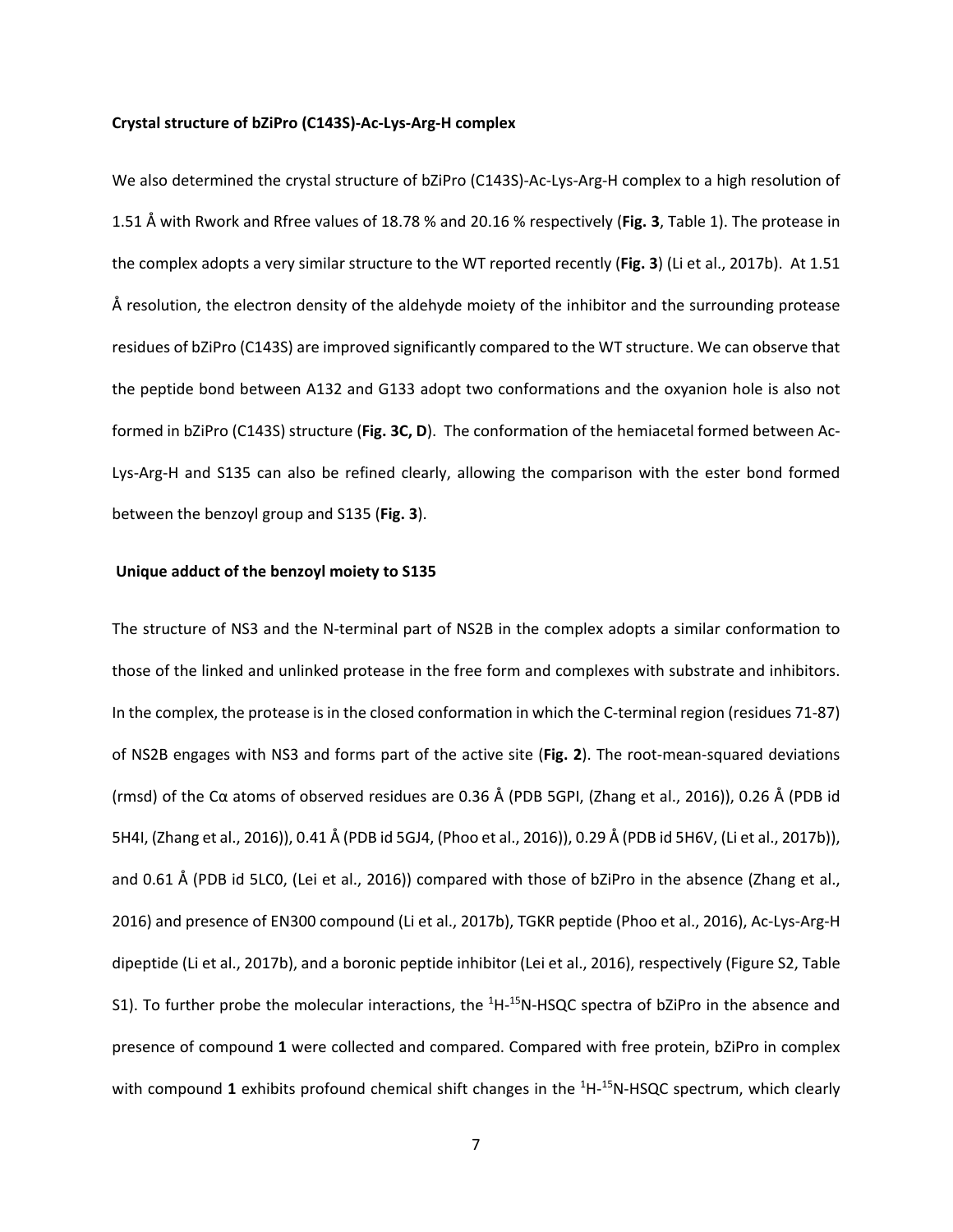indicates their molecular interactions in solution (**Fig. 4A**). In the free ZIKV protease, conformational exchanges between the C-terminal β-hairpin region and NS3 broadened the cross peaks of corresponding residues in the <sup>1</sup>H-<sup>15</sup>N-HSQC spectrum [\(Zhang et al., 2016\)](#page-18-0). Most of the residues exhibit detectable cross peaks in the <sup>1</sup>H-<sup>15</sup>N-HSQC spectrum of the complex and can be unambiguously assigned (Figure S3), suggesting that compound **1** binding stabilizes the protease conformation in solution without direct interactions with residues from NS2B. In addition, compared with the available assignments of free bZiPro, several residues exhibit profound chemical shift perturbations upon inhibitor binding and are limited to the vicinity of the catalytic triad, suggesting that compound **1** binds to the active site (**Fig. 3B**). Although chemical shift difference was observed for the 1 H-15N spectra of bZiPro in complexes with compound **1** and Ac-Lys-Arg-H, the numbers of the cross peaks of corresponding spectra are similar, indicating that bZiPro is in the closed conformation in both complexes. The observed chemical shift difference is due to the different binding modes of these two inhibitors (**Fig. 2**, Figure S4)

#### **Structure and dynamics of bZiPro-compound 1 complex in solution**

Compound **1** was titrated into bZiPro and the result showed that several residues such as L98 and L140 were undergoing slow exchanges in NMR time scale (**Fig. 4C, D, E**), indicative of their monovalent and strong bindings in solution. The result agrees well with the conclusion derived from MS analysis and X-ray structure in which compound **1** has covalent interactions with bZiPro, which was also observed for both West Nile and Dengue virus proteases [\(Koh-Stenta et al., 2015\)](#page-17-14).

<sup>15</sup>N-spin-lattice relaxation rate  $(R_1)$ , spin-spin relaxation rate  $(R_2)$ , and steady-state heteronuclear NOEs (hetNOE) [\(Kay et al., 1989\)](#page-17-15) values of the complex were obtained to understand its dynamics in solution (**Fig. 5A**). The average ratios of R2/R1 values of N-terminal region of NS2B cofactor region, the β-hairpin region of NS2B, and NS3 excluding flexible residues are very similar (**Fig. 5A**). The N-terminal region of the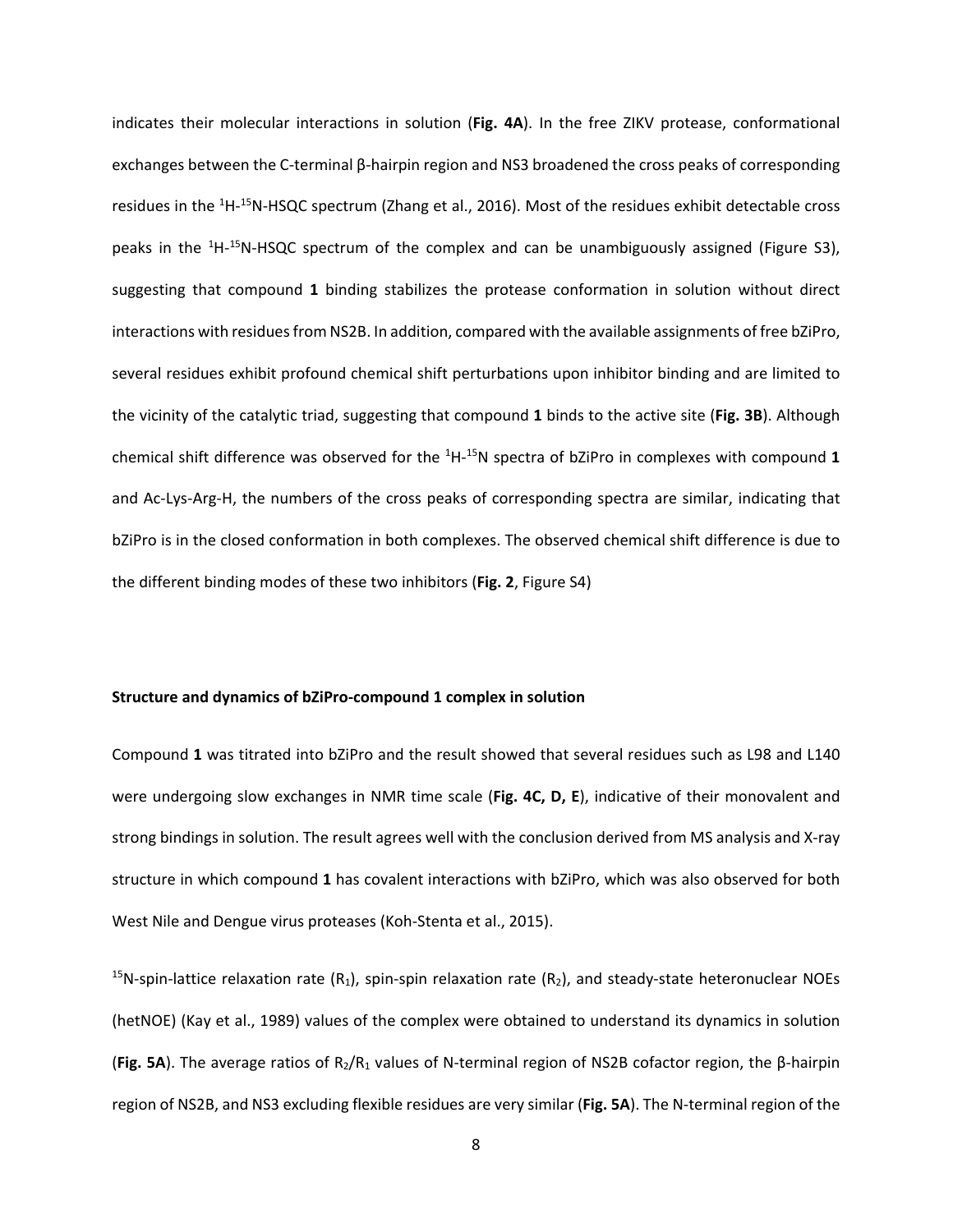NS2B cofactor is engaged with NS3 regardless of ligand binding while the β-hairpin region of NS2B has different conformations in the absence of an inhibitor. The  $R_1$  and  $R_2$  values of residues from structured regions of NS2B and NS3 in the complex are almost identical, corroborating the conclusion that bZiPro is in the closed conformation and NS2B cofactor forms a stable complex with NS3 (**Fig. 5A**). The termini of NS2B and NS3 are highly dynamic in solution because of the low hetNOEs values. The high mobility of the terminus of NS3 in the absence and presence of compound **1** indicates that the corresponding residues do not form stable interactions with the S prime site of the protease. Other residues in bZiPro of the complex exhibit high hetNOEs (>0.6) values, indicative of their rigid structures in solution. Overall, bZiProcompound **1** forms a stable structure in solution.

The following evidence derived from NMR data support the conclusion obtained from the X-ray structure that the protease in the complex adopts the closed conformation. Firstly, nearly complete resonances from bZiPro in the <sup>1</sup>H-<sup>15</sup>N-HSQC spectrum have been assigned, suggesting the uniform structure of the bZiPro in the complex as signal broadening of residues in the free protease was suppressed by inhibitor binding (Figure S3). Similar result was obtained for WNV protease where the closed conformation made it possible to assign most of the resonances in the  ${}^{1}$ H- ${}^{15}$ N-HSQC spectrum [\(Su et al., 2009\)](#page-18-5). Secondly, secondary structure analysis using TALOS based on the backbone chemical shifts demonstrates the presence of β-sheet structures in the C-terminal region of the NS2B cofactor region (Figure S5). In the open form, the region is unstructured and away from the active site [\(Jones et al., 2015\)](#page-17-2). The presence of β-sheet structures in solution suggests the formation of the closed conformation in the complex (Figure S5). Thirdly, relaxation analysis showsthat most residues in bZiPro form rigid structure in solution (**Fig. 5A**) and residues from NS2B β-hairpin region exhibit similar dynamic values to those of NS3, which confirms that these two regions form a stable complex in solution. Lastly, unambiguous intermolecular NOEs between amide proton of residues K117 of NS3 and amide protons of V76 and L74 of NS2B are identified, supporting the conclusion that NS2B cofactors forms a complex with NS3 and the complex is in the closed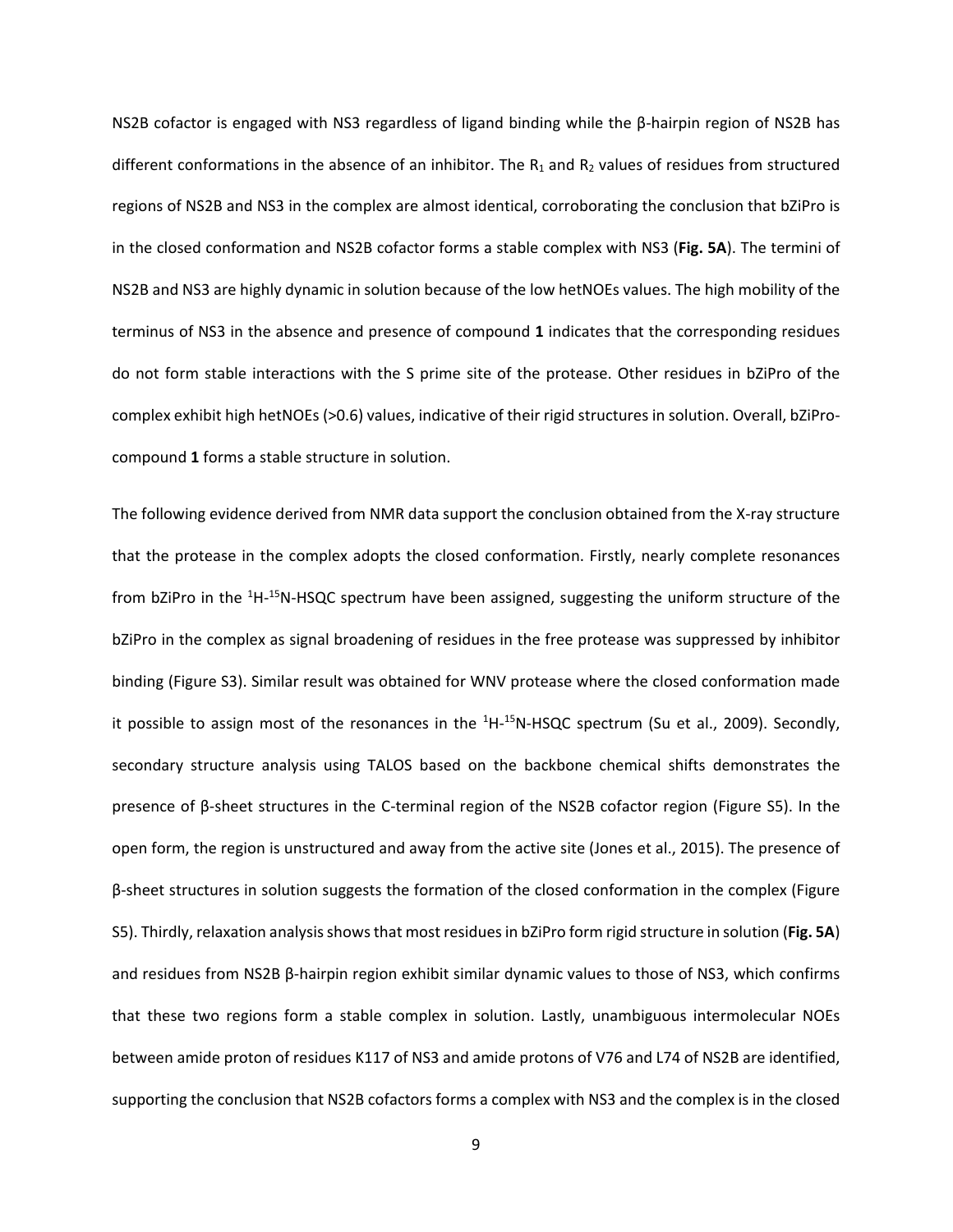conformation (**Fig. 5B**). In addition, NOEs between amide protons of residues D83 and D79 are identified, which further confirms the presence of the β-hairpin structure in the bZiPro-compound **1** complex (**Fig. 5B, C**).

#### **The integrity of compound 1 is essential for protease binding**

MS result and X-ray structure indicate that compound **1** reacts with bZiPro in solution as only the benzoyl moiety is covalently-linked to bZiPro. The products of the trans-esterification reaction between bZiPro and compound **1** are the benzoyl moiety linked to S135 of bZiPro and compound **2** (**Fig. 1**). Ultimately, the complex benzoyl-bZiPro might be the subject of a hydrolysis to give a benzoic acid derivative and regenerate the protease S135 hydroxyl while the benzoyl modified bZiPro was stable in solution during our NMR data collection. We then investigated whether benzoic acid and compound **2** can bind to bZiPro, respectively. <sup>1</sup>H-<sup>15</sup>N-HSQC spectra of bZiPro in the absence and presence of these two compounds were collected and compared (Figure S6). Interestingly, both compounds do not exhibit obvious interactions with bZiPro as no profound chemical shift differences were observed in the spectra (Figure S6), suggesting that the integrity of compound **1** is required for the activity. Compound **4** has an ester group and a benzoyl moiety and exhibits no obvious interactions with bZiPro (Figure S6), suggesting that compound **1** binding to the active site is prerequisite for the covalent modification and the pyrazole moiety plays an important role in compound **1** binding to bZiPro prior to S135 hydroxyl attack.

#### **Stronger inhibition with a biphenyl moiety from compound 5**

To test the idea that modified benzoyl moiety may alter the strength of inhibition, compound **5** with a biphenyl ester rather than phenyl ester group (compound 1) was synthesized. The IC<sub>50</sub> of compound 5 on bZiPro is 0.1 µM (**Fig 6A**), exhibiting an improvement over compound **1** whose IC50 on bZiPro was 1.5 µM. Molecular weight of bZiPro in complex with compound **5** was subjected to MS analysis. As expected, NS3 exhibits a molecular weight increase of 214.6 Da in the spectrum (**Fig. 6B**), which is consistent with the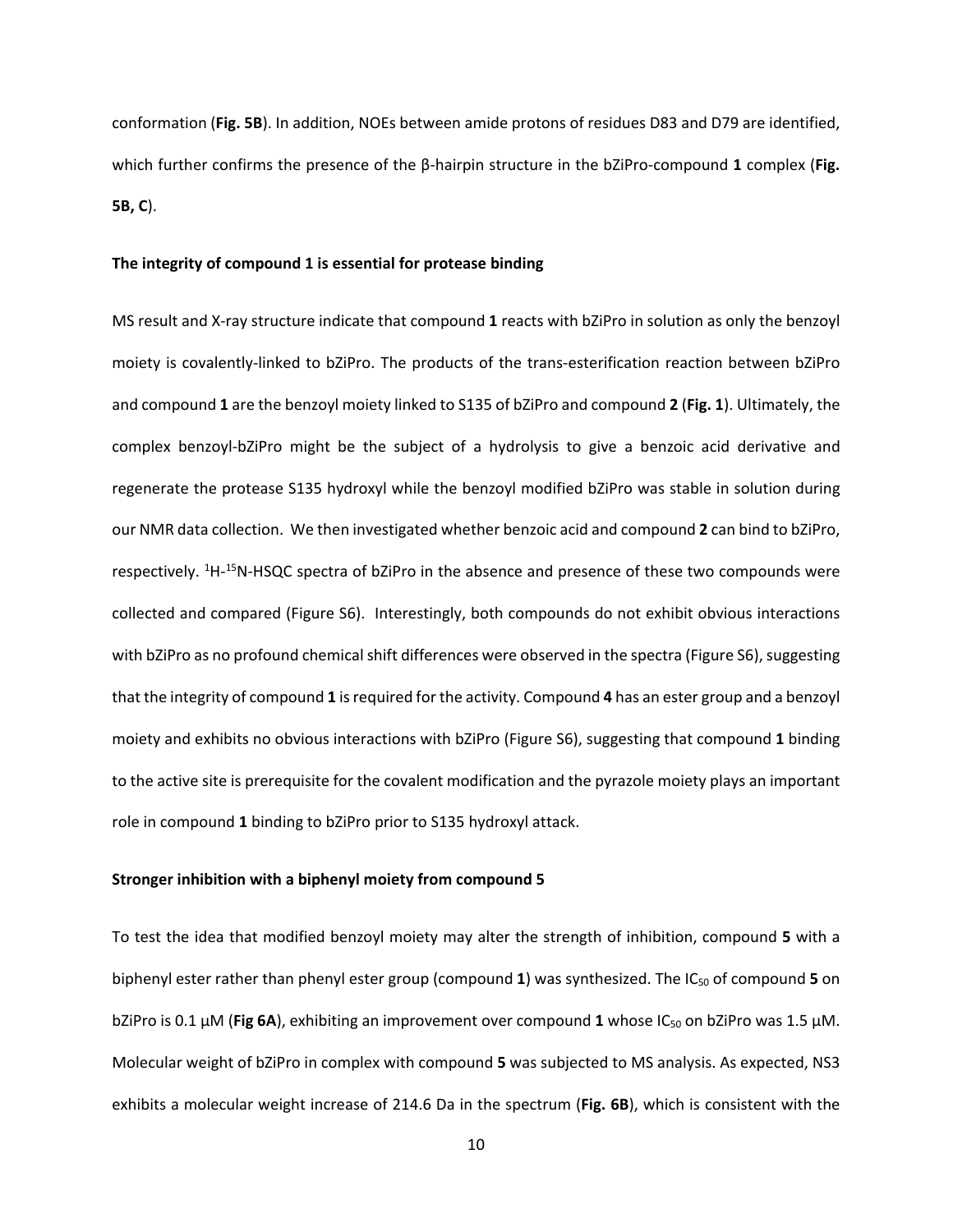chloro substituted biphenyl-carbonyl modification of NS3. Compound 5 binds to bZiPro as the <sup>1</sup>H-<sup>15</sup>N-HSQC of its complex with bZiPro exhibits obvious chemical shift difference from that of the free bZiPro (**Fig. 6C**). Superimposition of the 1 H-15N-HSQC spectra of bZiPro in complex with compound **1** and compound **5** reveals profound chemical shift differences for numerous residues (**Fig. 6D**). The biphenyl group does not fit well in the S1 site based on the obtained structure of bZiPro-compound **1** complex. The observed chemical shift perturbations (CSPs) of several residues may be due to re-orientation of the biphenyl group in the active site upon covalent bond formation as modelled in **Fig. 6E**. As both compounds **1** and **5** are covalent inhibitors, IC<sub>50</sub> values cannot accurately reflect the differences in inhibitory potential. To reveal the two inhibition potency matric of the two compounds, we then determined the specificity constants (k<sub>inact</sub>/K<sub>i</sub>). The Compound 5 with a k<sub>inact</sub>/K<sub>i</sub> value of 0.143 x 10<sup>6</sup> M<sup>-1</sup>s<sup>-1</sup> is significantly more potent than compound 1 which has a k<sub>inact</sub>/K<sub>i</sub> value of 0.00458 x 10<sup>6</sup> M<sup>-1</sup>s<sup>-1</sup> (Fig. 7). The k<sub>inact</sub> of compound 5 is about 36 times higher than that of compound **1** indicating that compound **5** is able to form adduct with and inactivate the protease at a much faster rate **(Fig.7)**.

#### **Discussion**

Several structures of flaviviral proteases in complex with peptidic inhibitors have been obtained while little structural information for protease in complex with small molecule inhibitors is available [\(Luo et al.,](#page-17-3)  [2015;](#page-17-3) [Nitsche et al., 2014a\)](#page-17-16). Free linked flaviviral proteases were shown to harbor both open conformation in which the β-hairpin region of the NS2B cofactor is dynamic and stays away from NS3 and closed conformation in which the β-hairpin region is engaged with NS3 and forms part of the active site [\(Erbel et al., 2006;](#page-16-5) [Noble et al., 2012;](#page-17-17) [Noble and Shi, 2012\)](#page-17-18) (Figure S2). Our structural study has shown that the free unlinked construct-bZiPro exists in the closed conformation while conformational exchanges are also present in the absence of an inhibitor [\(Zhang et al., 2016\)](#page-18-0). It has been well proven that ligand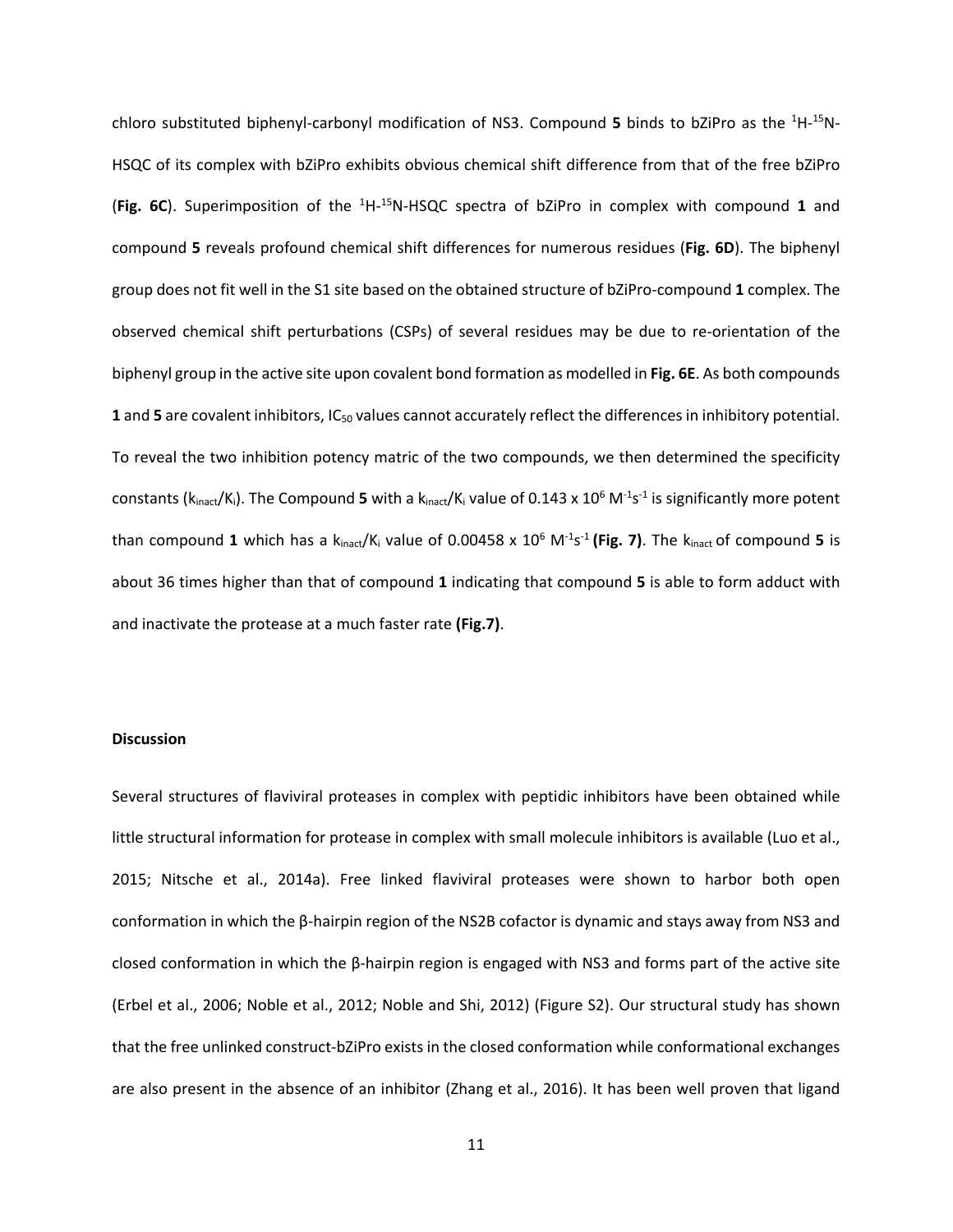binding can stabilize the closed conformation of proteases by forming interactions with residues from both NS3 and the C-terminal region of NS2B cofactor region [\(Su et al., 2009\)](#page-18-5). In this study, we demonstrate that compound **1** is able to stabilize the closed conformation of bZiPro by suppressing the conformational exchanges (**Fig. 3**). Interestingly, compound **1** binding to bZiPro causes an increase in molecular mass of NS3 by 104 Da, which is due to the covalent modification of S135 by the benzoyl moiety (**Fig. 1, Fig. 2**). Based on the X-ray crystal structure, only part of S1 pocket is occupied by the benzoyl moiety (**Fig. 2**). The remaining hydroxyl-pyrazole derivative from compound **1** falls off the protease (**Fig. 2**). The integrity of compound **1** is essential for protease binding as the derived fragments from compound **1** exhibit no clear interactions with protease (Figure S6). Recently, we reported the crystal structure of bZiPro in complex with a fragment (EN300) [\(Zhang et al., 2016\)](#page-18-0). This fragment interacts with part of the S1 pocket and overlap with the guanidinium group of P1 Arg, which is different from that of the benzoyl moiety (**Fig. 2** and **Fig. 3**). EN300 binding to bZiPro does not suppress the conformational exchanges as the missing cross peaks in the free bZiPro are still not observed in the bZiPro-EN300 complex [\(Zhang et al., 2016\)](#page-18-0). It is interesting that modification of the side chain of S135 with a benzoyl group (M.W. 104 Da) can stabilize the closed conformation of the protease (**Fig. 2, Fig. 4**). Such result suggests that suppressing the conformational exchanges between NS2B and NS3 by an inhibitor does not require direct interactions between the inhibitor and NS2B.

We have confirmed that compound 1 and compound 5 exhibit micro to nano-molar IC<sub>50</sub>S against bZiPro (**Fig. 1, Fig. 6 and Fig. 7**). Although compound **1** exhibits a weaker IC50 against bZiPro than WNV and DENV proteases, modification of compound **1** generates compound **5** which can also covalently modify bZiPro with much improved inhibition potency (**Fig. 6 and Fig. 7**). As compound **2** and compound **3** representing the corresponding fragments of compound **1** exhibit no obvious interactions with bZiPro (Figure S6), we speculate the following steps involved in inhibition of bZiPro by compounds **1**. The intact inhibitor first recognizes and binds to protease active site. Benzoylation of bZiPro on the side chain of S135 is the result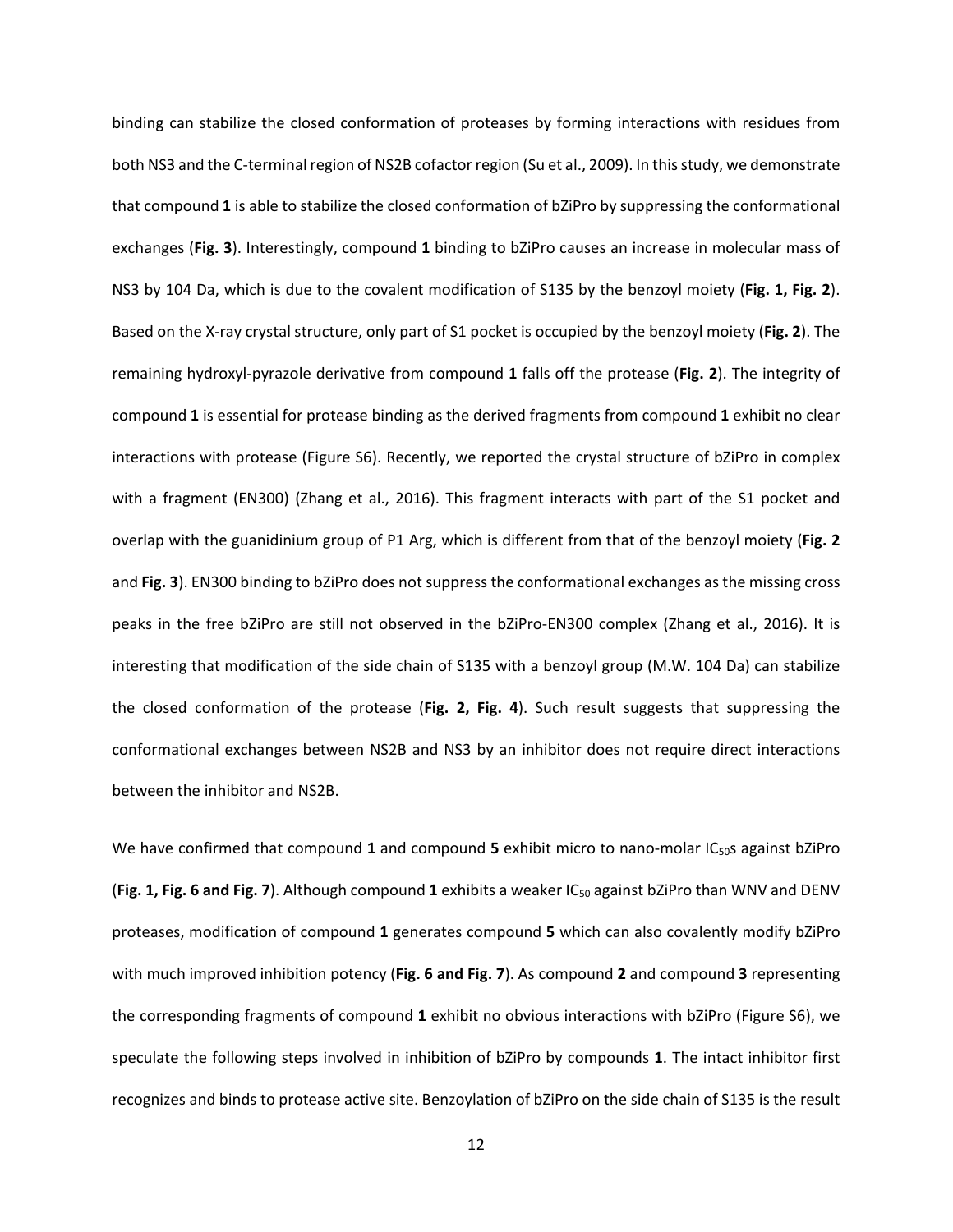of the nucleophilic attack of S135 hydroxyl on the inhibitor ester, which occurs after compound binding. The formation of a covalent bond between the benzoyl moiety of compound **1** and the side chain of S135 stabilizes the closed conformation. The hydroxyl pyrazole group of compound **1** falls off from the protease. It is encouraging to identify this type of inhibitors because they are small molecules which might be able to overcome the cell penetrating problems that are encountered for substrate-derived inhibitors. It has also been noted that this type of inhibitors are not stable in solution because they can be hydrolyzed in buffer, which limits their further development. Nonetheless, our current study provides a piece of evidence that small molecular weight inhibitors can be developed against ZIKV protease while further effort is still needed due to the limitation of this type of inhibitors.

Structure-based drug design is a powerful strategy in target-based drug discovery. Knowing protein-ligand structural information is helpful for further inhibitor design. In this study, we characterized proteininhibitor interactions using solution NMR spectroscopy, MS and X-ray crystallography. It is clear that the structures of NS2B and NS3 remain almost unchanged in the presence of different types of inhibitors such as fragment [\(Zhang et al., 2016\)](#page-18-0), substrate [\(Phoo et al., 2016\)](#page-17-5) or peptidic inhibitors [\(Lei et al., 2016;](#page-17-6) [Li et](#page-17-11)  [al., 2017b\)](#page-17-11). The close conformation of flavivirus protease should be used in structure-based drug design. Despite the stability issues of compound **1** in solution, current study provides structural information for bZiPro linked to a benzoyl moiety (**Fig. 2**). Our biochemical assay clearly demonstrates the inhibitory efforts of this type of inhibitors on protease activity, suggesting that it is possible to develop small molecule protease inhibitors. Compared with dengue and West Nile proteases, structure-based drug design may be a powerful tool to design potent inhibitors against Zika protease as numerous structures of the protease in the absence and presence of inhibitors are available[\(Kang et al., 2017\)](#page-17-7) (Table S1).

In summary, we use X-ray crystallography and MS to demonstrate that compound **1** forms covalent interactions with bZiPro and the benzolated protease is in the closed conformation. The integrity of the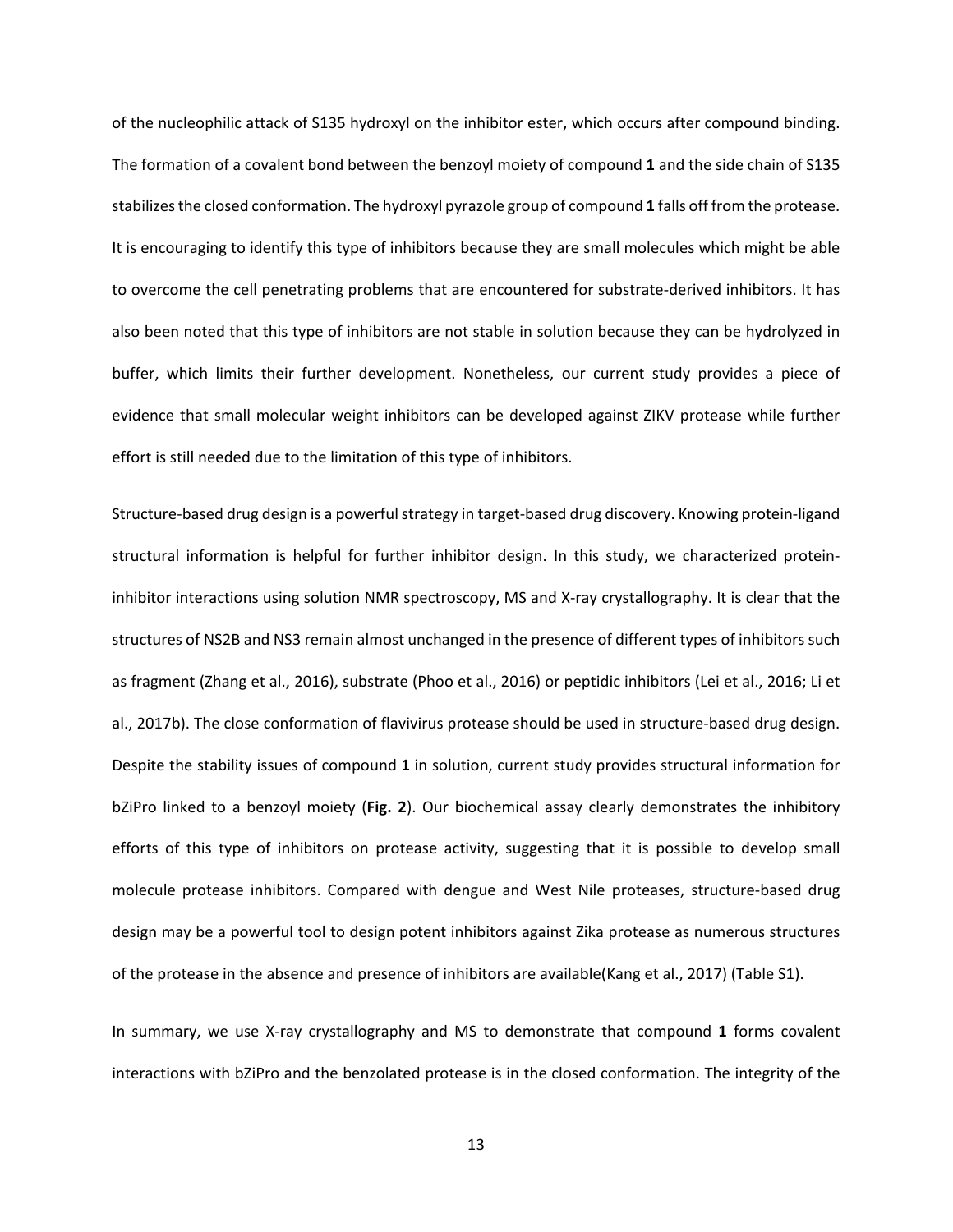inhibitor is essential for the activity and protease binding. Modification of compound **1** generates a more potent inhibitor-compound **5**. Current study provides an example showing that the active site small molecule inhibitors are available while more chemical modifications might be required to improve the potency of the inhibitors.

## **STAR\*METHODS**

# KEY RESOURCES TABLE

CONTACT FOR REAGENT AND RESOURCE SHARING

EXPERIMENTAL MODEL AND SUBJECT DETAILS

METHOD DETAILS

Protein expression and purification

bZiPro C143S site-directed mutagenesis

X-ray structure determination

NMR experiments

Mass spectrometry (MS) analysis

Inhibition assays

QUANTIFICATION AND STATISTIAL ANALYSIS

DATA AND SOFTWARE AVAILABILITY

ADDITIONAL RESOURCES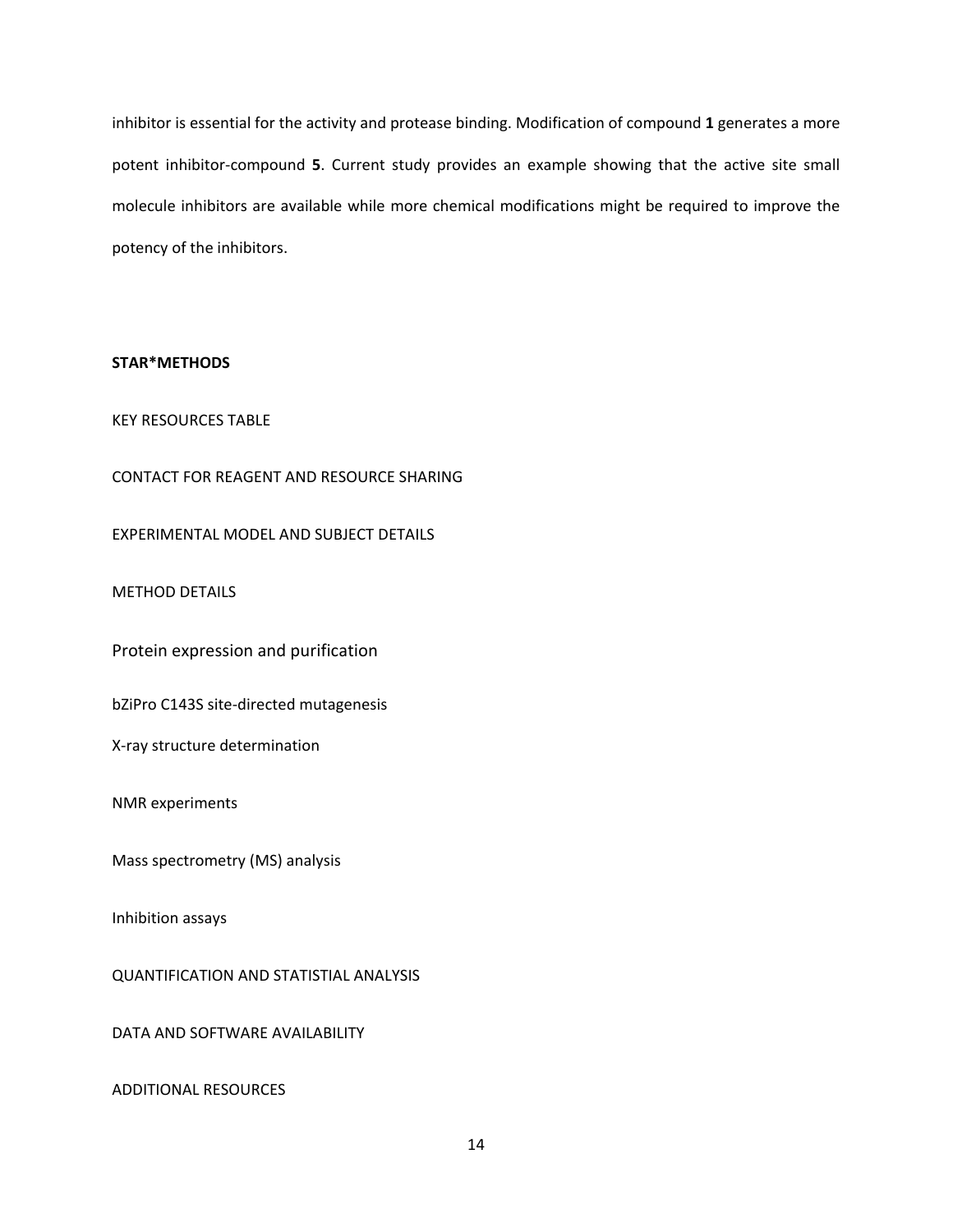Supplemental information

Supplemental information includes Figures S1-S6 and Table S1.

#### **AUTHOR CONTRIBUTIONS**

Conceptualization, D.L. and C.K. Methodology, K.N., D.L., C.K., A.E.J. and J.H.. Y.R.L.; Investigation, Y.L., Z.Z., W.W.P., Y.R.L., H.Y.Y., R.L., K.N., A.E.J., Y.H., T.H.K., D.L., and C.K.; Writing-Original Draft, D.L. and C.K.; Writing-Review & Editing, D.L., C.K., K.N., J.H. and T.H.K.; Funding Acquisition, D.L. and C.K.; Resources, D.L., C.K., K.N., T.H.K., and J.H.; Supervision, D.L. and C.K.

# **Acknowledgements**

We thank scientists from Australian Light Source MX beam-line and Swiss Light Source PX beam-line for their help with diffraction data collection. This work was supported by (1) a start-up grant from Lee Kong Chian School of Medicine, Nanyang Technological University, (2) National Medical Research Council grant CBRG15May045, (3) National Research Foundation grant NRF2016NRF-CRP001-063 to D.L. (4) A\*STAR JCO grant (1431AFG102/1331A028) to C.K.

## **COMPETING FINANCIAL INTERESTS**

The authors declare no competing financial interests.

#### **References**

<span id="page-15-0"></span>Adams, P.D., Afonine, P.V., Bunkoczi, G., Chen, V.B., Davis, I.W., Echols, N., Headd, J.J., Hung, L.W., Kapral, G.J., Grosse-Kunstleve, R.W.*, et al.* (2010). PHENIX: a comprehensive Python-based system for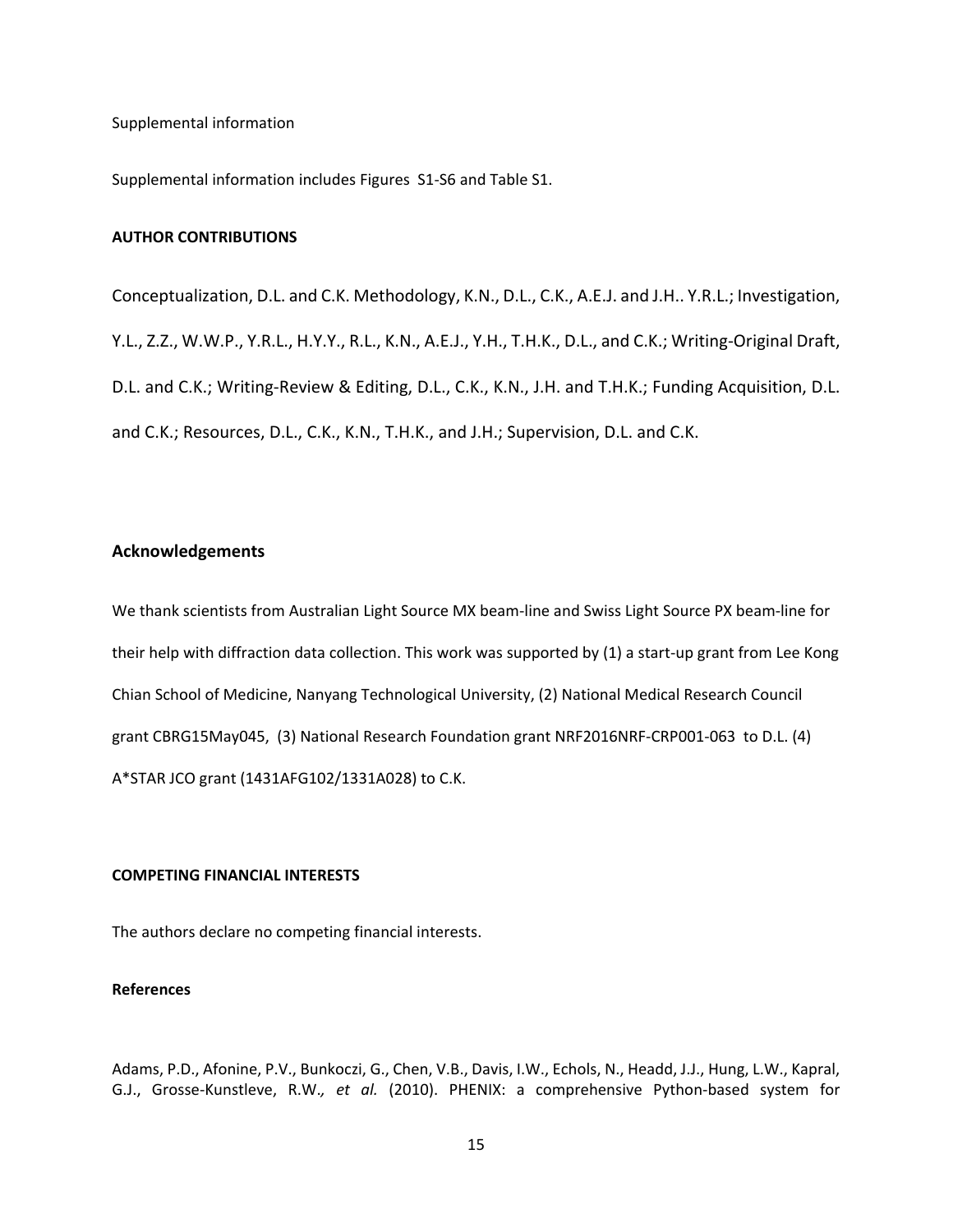macromolecular structure solution. Acta crystallographica. Section D, Biological crystallography *66*, 213- 221.

<span id="page-16-10"></span>Afonine, P.V., Grosse-Kunstleve, R.W., Echols, N., Headd, J.J., Moriarty, N.W., Mustyakimov, M., Terwilliger, T.C., Urzhumtsev, A., Zwart, P.H., and Adams, P.D. (2012). Towards automated crystallographic structure refinement with phenix.refine. Acta crystallographica. Section D, Biological crystallography *68*, 352-367.

<span id="page-16-1"></span>Baronti, C., Piorkowski, G., Charrel, R.N., Boubis, L., Leparc-Goffart, I., and de Lamballerie, X. (2014). Complete Coding Sequence of Zika Virus from a French Polynesia Outbreak in 2013. Genome Announcements *2*.

<span id="page-16-7"></span>Battye, T.G., Kontogiannis, L., Johnson, O., Powell, H.R., and Leslie, A.G. (2011). iMOSFLM: a new graphical interface for diffraction-image processing with MOSFLM. Acta crystallographica. Section D, Biological crystallography *67*, 271-281.

<span id="page-16-0"></span>Broutet, N., Krauer, F., Riesen, M., Khalakdina, A., Almiron, M., Aldighieri, S., Espinal, M., Low, N., and Dye, C. (2016). Zika Virus as a Cause of Neurologic Disorders. N Engl J Med *374*, 1506-1509.

<span id="page-16-4"></span>Chen, X., Yang, K., Wu, C., Chen, C., Hu, C., Buzovetsky, O., Wang, Z., Ji, X., Xiong, Y., and Yang, H. (2016). Mechanisms of activation and inhibition of Zika virus NS2B-NS3 protease. Cell research *26*, 1260-1263.

<span id="page-16-2"></span>Clum, S., Ebner, K.E., and Padmanabhan, R. (1997). Cotranslational membrane insertion of the serine proteinase precursor NS2B-NS3(Pro) of dengue virus type 2 is required for efficient in vitro processing and is mediated through the hydrophobic regions of NS2B. J Biol Chem *272*, 30715-30723.

<span id="page-16-14"></span>Delaglio, F., Grzesiek, S., Vuister, G.W., Zhu, G., Pfeifer, J., and Bax, A. (1995). NMRPipe: a multidimensional spectral processing system based on UNIX pipes. J Biomol NMR *6*, 277-293.

<span id="page-16-3"></span>Deng, J., Li, N., Liu, H., Zuo, Z., Liew, O.W., Xu, W., Chen, G., Tong, X., Tang, W., Zhu, J.*, et al.* (2012). Discovery of novel small molecule inhibitors of dengue viral NS2B-NS3 protease using virtual screening and scaffold hopping. J Med Chem *55*, 6278-6293.

<span id="page-16-12"></span>Emsley, P., and Cowtan, K. (2004). Coot: model-building tools for molecular graphics. Acta Crystallogr D *60*, 2126-2132.

<span id="page-16-13"></span>Emsley, P., Lohkamp, B., Scott, W.G., and Cowtan, K. (2010). Features and development of Coot. Acta Crystallographica Section D *66*, 486-501.

<span id="page-16-5"></span>Erbel, P., Schiering, N., D'Arcy, A., Renatus, M., Kroemer, M., Lim, S.P., Yin, Z., Keller, T.H., Vasudevan, S.G., and Hommel, U. (2006). Structural basis for the activation of flaviviral NS3 proteases from dengue and West Nile virus. Nat Struct Mol Biol *13*, 372-373.

<span id="page-16-8"></span>Evans, P.R. (2007). An introduction to stereochemical restraints. Acta crystallographica. Section D, Biological crystallography *63*, 58-61.

<span id="page-16-9"></span>Evans, P.R. (2011). An introduction to data reduction: space-group determination, scaling and intensity statistics. Acta crystallographica. Section D, Biological crystallography *67*, 282-292.

<span id="page-16-16"></span><span id="page-16-11"></span>Gayen, S., Li, Q., Chen, A.S., Nguyen, T.H., Huang, Q., Hill, J., and Kang, C. (2011). An NMR study of the Nterminal domain of wild-type hERG and a T65P trafficking deficient hERG mutant. Proteins *79*, 2557-2565. Headd, J.J., Echols, N., Afonine, P.V., Grosse-Kunstleve, R.W., Chen, V.B., Moriarty, N.W., Richardson, D.C., Richardson, J.S., and Adams, P.D. (2012). Use of knowledge-based restraints in phenix.refine to improve macromolecular refinement at low resolution. Acta crystallographica. Section D, Biological crystallography *68*, 381-390.

<span id="page-16-15"></span>Johnson, B.A. (2004). Using NMRView to visualize and analyze the NMR spectra of macromolecules. Methods Mol Biol *278*, 313-352.

<span id="page-16-6"></span>Johnston, P.A., Phillips, J., Shun, T.Y., Shinde, S., Lazo, J.S., Huryn, D.M., Myers, M.C., Ratnikov, B.I., Smith, J.W., Su, Y.*, et al.* (2007). HTS identifies novel and specific uncompetitive inhibitors of the two-component NS2B-NS3 proteinase of West Nile virus. Assay Drug Dev Technol *5*, 737-750.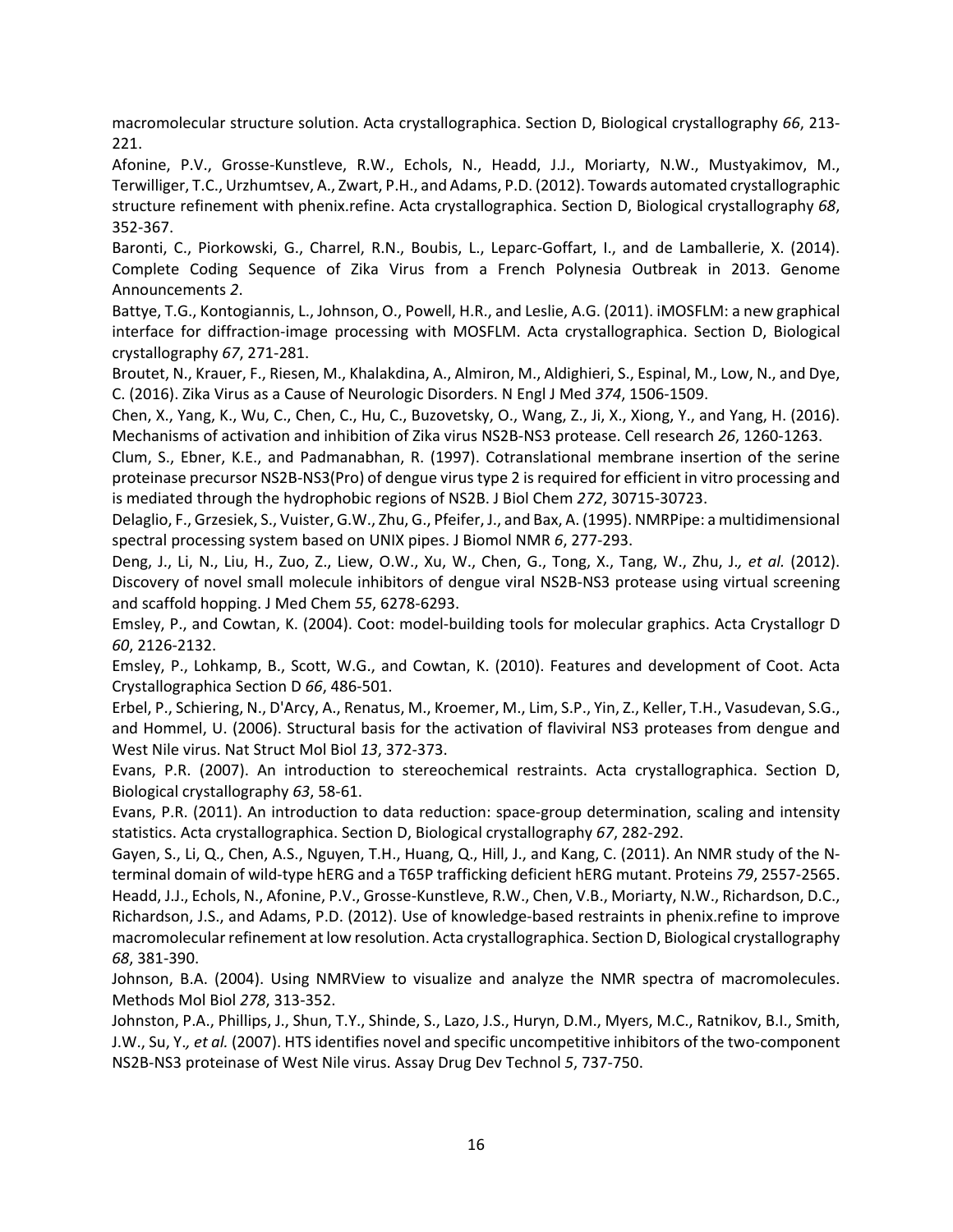<span id="page-17-2"></span>Jones, C.L., Yeung, B.K., Manjunatha, U., Shi, P.Y., Bodenreider, C., and Diagana, T.T. (2015). Drug discovery for the developing world: progress at the Novartis Institute for Tropical Diseases. Nat Rev Drug Discov *14*, 442-444.

<span id="page-17-7"></span>Kang, C., Keller, T.H., and Luo, D. (2017). Zika Virus Protease: An Antiviral Drug Target. Trends in microbiology *25*, 797-808.

<span id="page-17-15"></span>Kay, L.E., Torchia, D.A., and Bax, A. (1989). Backbone dynamics of proteins as studied by 15N inverse detected heteronuclear NMR spectroscopy: application to staphylococcal nuclease. Biochemistry *28*, 8972-8979.

<span id="page-17-14"></span>Koh-Stenta, X., Joy, J., Wang, S.F., Kwek, P.Z., Wee, J.L., Wan, K.F., Gayen, S., Chen, A.S., Kang, C., Lee, M.A.*, et al.* (2015). Identification of covalent active site inhibitors of dengue virus protease. Drug Des Devel Ther *9*, 6389-6399.

<span id="page-17-6"></span>Lei, J., Hansen, G., Nitsche, C., Klein, C.D., Zhang, L., and Hilgenfeld, R. (2016). Crystal structure of Zika virus NS2B-NS3 protease in complex with a boronate inhibitor. Science *353*, 503-505.

<span id="page-17-20"></span>Leung, D., Schroder, K., White, H., Fang, N.X., Stoermer, M.J., Abbenante, G., Martin, J.L., Young, P.R., and Fairlie, D.P. (2001). Activity of recombinant dengue 2 virus NS3 protease in the presence of a truncated NS2B co-factor, small peptide substrates, and inhibitors. J Biol Chem *276*, 45762-45771.

<span id="page-17-4"></span>Li, Y., Li, Q., Wong, Y.L., Liew, L.S., and Kang, C. (2015). Membrane topology of NS2B of dengue virus revealed by NMR spectroscopy. Biochim Biophys Acta *1848*, 2244-2252.

<span id="page-17-12"></span>Li, Y., Phoo, W.W., Loh, Y.R., Zhang, Z., Ng, E.Y., Wang, W., Keller, T.H., Luo, D., and Kang, C. (2017a). Structural characterization of the linked NS2B-NS3 protease of Zika virus. FEBS Lett *591*, 2338-2347.

<span id="page-17-11"></span>Li, Y., Zhang, Z., Phoo, W.W., Loh, Y.R., Wang, W., Liu, S., Chen, M.W., Hung, A.W., Keller, T.H., Luo, D.*, et al.* (2017b). Structural Dynamics of Zika Virus NS2B-NS3 Protease Binding to Dipeptide Inhibitors. Structure *25*, 1242-1250 e1243.

<span id="page-17-8"></span>Lim, S.P., and Shi, P.Y. (2013). West Nile virus drug discovery. Viruses *5*, 2977-3006.

<span id="page-17-9"></span><span id="page-17-3"></span>Lim, S.P., Wang, Q.Y., Noble, C.G., Chen, Y.L., Dong, H., Zou, B., Yokokawa, F., Nilar, S., Smith, P., Beer, D.*, et al.* (2013). Ten years of dengue drug discovery: progress and prospects. Antiviral research *100*, 500-519. Luo, D., Vasudevan, S.G., and Lescar, J. (2015). The flavivirus NS2B-NS3 protease-helicase as a target for antiviral drug development. Antiviral Res *118*, 148-158.

<span id="page-17-1"></span>Ndeffo-Mbah, M.L., Parpia, A.S., and Galvani, A.P. (2016). Mitigating Prenatal Zika Virus Infection in the Americas. Annals of internal medicine *165*, 551-559.

<span id="page-17-10"></span>Nitsche, C., Behnam, M.A., Steuer, C., and Klein, C.D. (2012). Retro peptide-hybrids as selective inhibitors of the Dengue virus NS2B-NS3 protease. Antiviral Res *94*, 72-79.

<span id="page-17-16"></span>Nitsche, C., Holloway, S., Schirmeister, T., and Klein, C.D. (2014a). Biochemistry and medicinal chemistry of the dengue virus protease. Chemical reviews *114*, 11348-11381.

<span id="page-17-13"></span>Nitsche, C., Holloway, S., Schirmeister, T., and Klein, C.D. (2014b). Biochemistry and Medicinal Chemistry of the Dengue Virus Protease. Chemical Reviews.

<span id="page-17-17"></span>Noble, C.G., Seh, C.C., Chao, A.T., and Shi, P.Y. (2012). Ligand-bound structures of the dengue virus protease reveal the active conformation. J Virol *86*, 438-446.

<span id="page-17-18"></span>Noble, C.G., and Shi, P.Y. (2012). Structural biology of dengue virus enzymes: Towards rational design of therapeutics. Antiviral Res *96*, 115-126.

<span id="page-17-19"></span>Pervushin, K., Ono, A., Fernandez, C., Szyperski, T., Kainosho, M., and Wuthrich, K. (1998). NMR scalar couplings across Watson-Crick base pair hydrogen bonds in DNA observed by transverse relaxationoptimized spectroscopy. Proc Natl Acad Sci U S A *95*, 14147-14151.

<span id="page-17-0"></span>Petersen, L.R., Jamieson, D.J., Powers, A.M., and Honein, M.A. (2016). Zika Virus. N Engl J Med *374*, 1552- 1563.

<span id="page-17-5"></span>Phoo, W.W., Li, Y., Zhang, Z., Lee, M.Y., Loh, Y.R., Tan, Y.B., Ng, E.Y., Lescar, J., Kang, C., and Luo, D. (2016). Structure of the NS2B-NS3 protease from Zika virus after self-cleavage. Nature communications *7*, 13410.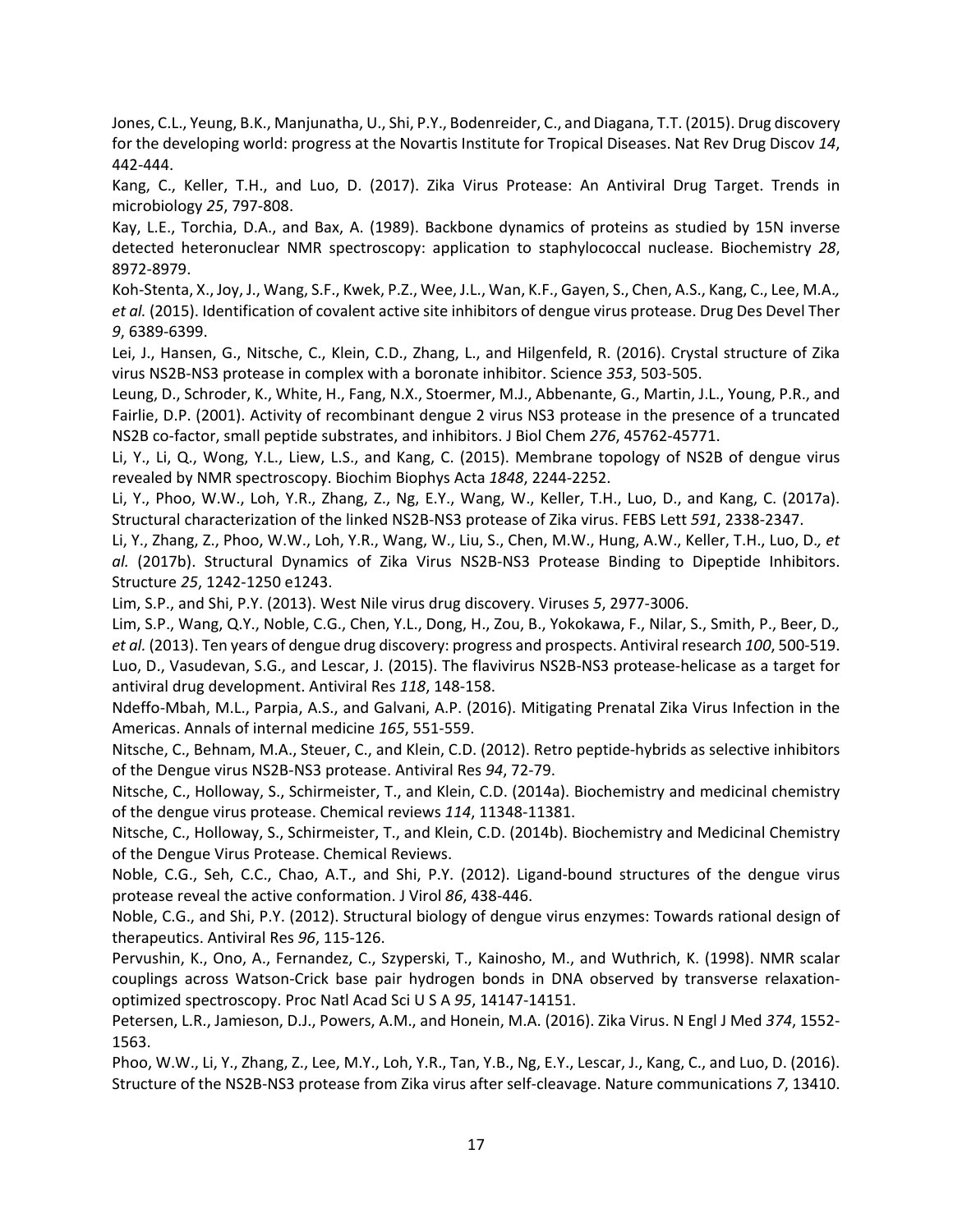<span id="page-18-6"></span>Potterton, E., Briggs, P., Turkenburg, M., and Dodson, E. (2003). A graphical user interface to the CCP4 program suite. Acta crystallographica. Section D, Biological crystallography *59*, 1131-1137.

<span id="page-18-1"></span>Poulsen, A., Kang, C., and Keller, T.H. (2014). Drug design for flavivirus proteases: what are we missing? Curr Pharm Des *20*, 3422-3427.

<span id="page-18-7"></span>PyMOL The PyMOL Molecular Graphics System, V., Schrödinger, LLC.

<span id="page-18-8"></span>Salzmann, M., Pervushin, K., Wider, G., Senn, H., and Wuthrich, K. (1998). TROSY in triple-resonance experiments: new perspectives for sequential NMR assignment of large proteins. Proc Natl Acad Sci U S A *95*, 13585-13590.

<span id="page-18-9"></span>Shen, Y., Delaglio, F., Cornilescu, G., and Bax, A. (2009). TALOS+: a hybrid method for predicting protein backbone torsion angles from NMR chemical shifts. J Biomol NMR *44*, 213-223.

<span id="page-18-4"></span>Sidique, S., Shiryaev, S.A., Ratnikov, B.I., Herath, A., Su, Y., Strongin, A.Y., and Cosford, N.D. (2009). Structure-activity relationship and improved hydrolytic stability of pyrazole derivatives that are allosteric inhibitors of West Nile Virus NS2B-NS3 proteinase. Bioorg Med Chem Lett *19*, 5773-5777.

<span id="page-18-5"></span>Su, X.C., Ozawa, K., Qi, R., Vasudevan, S.G., Lim, S.P., and Otting, G. (2009). NMR analysis of the dynamic exchange of the NS2B cofactor between open and closed conformations of the West Nile virus NS2B-NS3 protease. PLoS Negl Trop Dis *3*, e561.

<span id="page-18-2"></span>Yang, C.C., Hsieh, Y.C., Lee, S.J., Wu, S.H., Liao, C.L., Tsao, C.H., Chao, Y.S., Chern, J.H., Wu, C.P., and Yueh, A. (2011). Novel dengue virus-specific NS2B/NS3 protease inhibitor, BP2109, discovered by a highthroughput screening assay. Antimicrobial agents and chemotherapy *55*, 229-238.

<span id="page-18-3"></span>Yin, Z., Patel, S.J., Wang, W.L., Wang, G., Chan, W.L., Rao, K.R., Alam, J., Jeyaraj, D.A., Ngew, X., Patel, V.*, et al.* (2006). Peptide inhibitors of Dengue virus NS3 protease. Part 1: Warhead. Bioorg Med Chem Lett *16*, 36-39.

<span id="page-18-0"></span>Zhang, Z., Li, Y., Loh, Y.R., Phoo, W.W., Hung, A.W., Kang, C., and Luo, D. (2016). Crystal structure of unlinked NS2B-NS3 protease from Zika virus. Science *354*, 1597-1600.

| <b>Data Collection Statistics</b> | bZiPro(C143S) + Compound1     | bZiPro(C143S) + Ac-Lys-Arg-   |
|-----------------------------------|-------------------------------|-------------------------------|
|                                   |                               | н                             |
| Wavelength (Å)                    | 0.9537                        | 0.9537                        |
| Resolution range (Å)              | $45.74 - 1.90(1.94 - 1.90)$ * | $45.92 - 1.51(1.54 - 1.51)$ * |
| Space group                       | $P2_122_1$                    | P4 <sub>3</sub> 22            |
| Unit cell a, b, c,                | 59.37, 59.63, 215.28          | 42.92, 42.92, 215.62          |
| α, β, γ (Å) (°)                   | 90.0, 90.0, 90.0              | 90.0, 90.0, 90.0              |
| Total number of reflections       | 367855 (22198)                | 468463 (19329)                |
| Unique reflections                | 61049 (3898)                  | 33148 (1611)                  |
| Multiplicity                      | 6.0(5.7)                      | 14.1 (12.0)                   |
| Completeness (%)                  | 99.6 (100.0)                  | 100.0 (100.0)                 |

**Table 1** Data collection and refinement statistics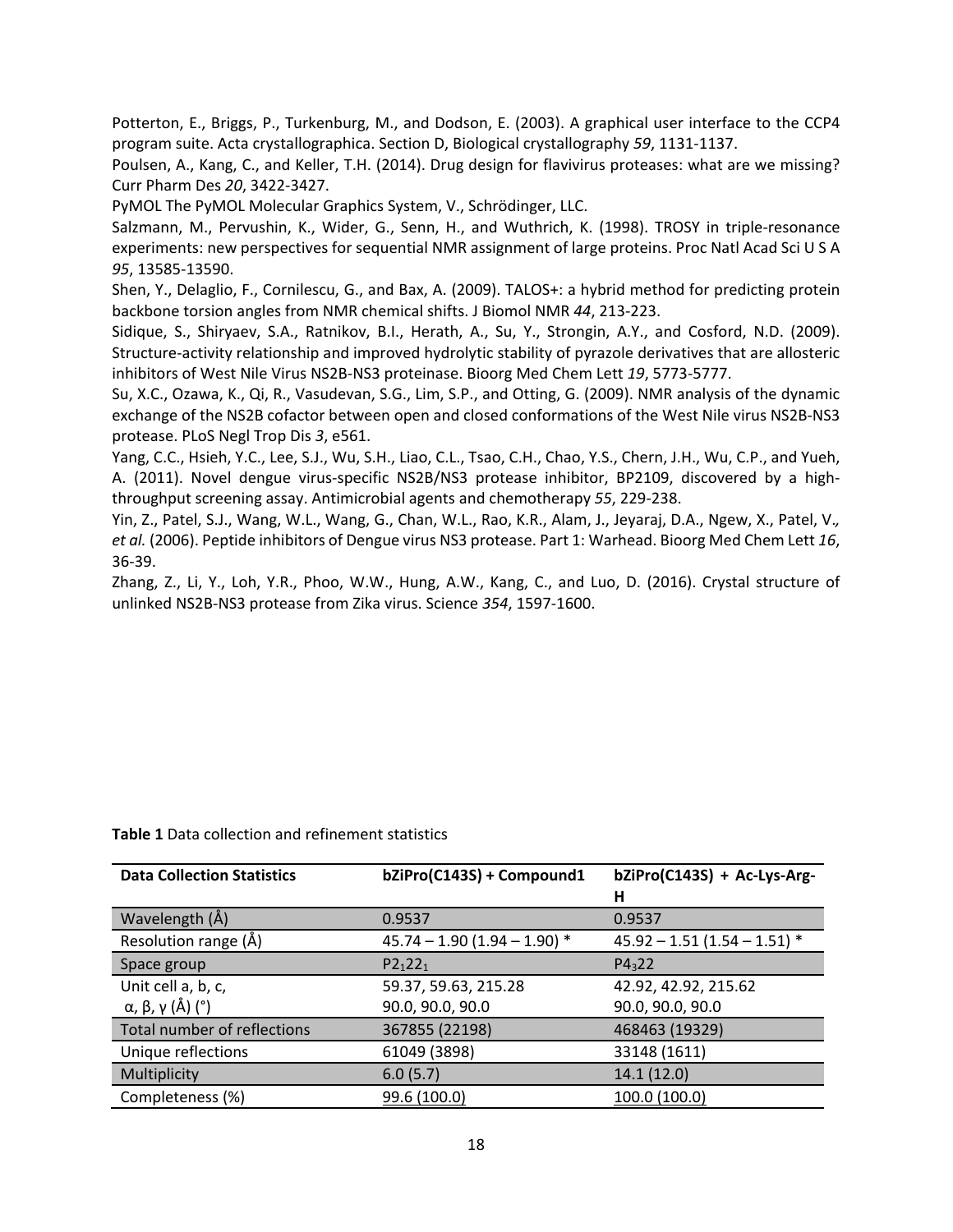| $I/\sigma I$                       | 9.9(2.0)                    | 14.6(1.5)                   |
|------------------------------------|-----------------------------|-----------------------------|
| Wilson B-factor $(\AA^2)$          | 30.4                        | 26.6                        |
| Rpim                               | 0.058(0.522)                | 0.025(0.942)                |
| $CC\frac{1}{2}$                    | 0.998(0.533)                | 0.997(0.931)                |
| ${}^aR_{merge}$                    | 0.088(0.749)                | 0.067(2.178)                |
| <b>Refinement Statistics</b>       |                             |                             |
| Resolution range (Å)               | $42.07 - 1.90(1.81 - 1.75)$ | $42.92 - 1.51(1.56 - 1.51)$ |
| ${}^{\rm b}{\sf R}_{\rm work}$ (%) | 23.59                       | 18.78                       |
| ${}^c$ R <sub>free</sub> (%)       | 27.14                       | 20.16                       |
| Number of non-hydrogen atoms       | 5942                        | 1571                        |
| Macromolecules                     | 5684                        | 1473                        |
| Ligands                            | 32                          | 23                          |
| Water                              | 226                         | 98                          |
| Protein residues                   | 755                         | 195                         |
| RMSD (bonds) (Å)                   | 0.005                       | 0.006                       |
| <sup>d</sup> RMSD (angles) (°)     | 1.05                        | 1.20                        |
| Ramachandran favoured (%)          | 94.24                       | 96.89                       |
| Ramachandran allowed (%)           | 5.49                        | 3.11                        |
| Ramachandran outliers (%)          | 0.27                        | 0.00                        |
| Clashscore                         | 13.61                       | 2.79                        |
| Average B-factor $(\AA^2)$         | 29.4                        | 42.1                        |
| Macromolecules                     | 29.3                        | 41.7                        |
| Ligands                            | 24.7                        | 42.3                        |
| Solvent                            | 34.6                        | 48.2                        |

\*Statistics for the highest-resolution shell are shown in parentheses.

 ${}^aR_{merge} = \sum_h \sum_i |I_{hi} - I_h| / \sum_{h,i} I_{hi}$ , where  $I_{hi}$  is the *i*th observation of the reflection h, while  $\langle I_h \rangle$  is its mean intensity. <sup>b</sup> Rfactor =  $\sum$  ||F<sub>obs|</sub> - |F<sub>calc</sub>|| /  $\sum$  |F<sub>obs</sub>|.<br><sup>c</sup> Rfree was calculated with 5% of reflections excluded from the whole refinement procedure.

# **Figure legends**

**Figure 1.** Compound **1** forms covalent interactions with bZiPro. A. Chemical structure of compound **1**. B.

MS indicates the covalent modification of bZiPro by compound **1**. The increase of the molecular weight

by 104 Da suggests that protease is modified by the benzoyl group. C. Chemical structures of possible

hydrolysis products of compound **1**. Compound **1** can be hydrolyzed due to the presence of ester group

and the resulting products include a hydroxyl pyrazole moiety-compound **2**.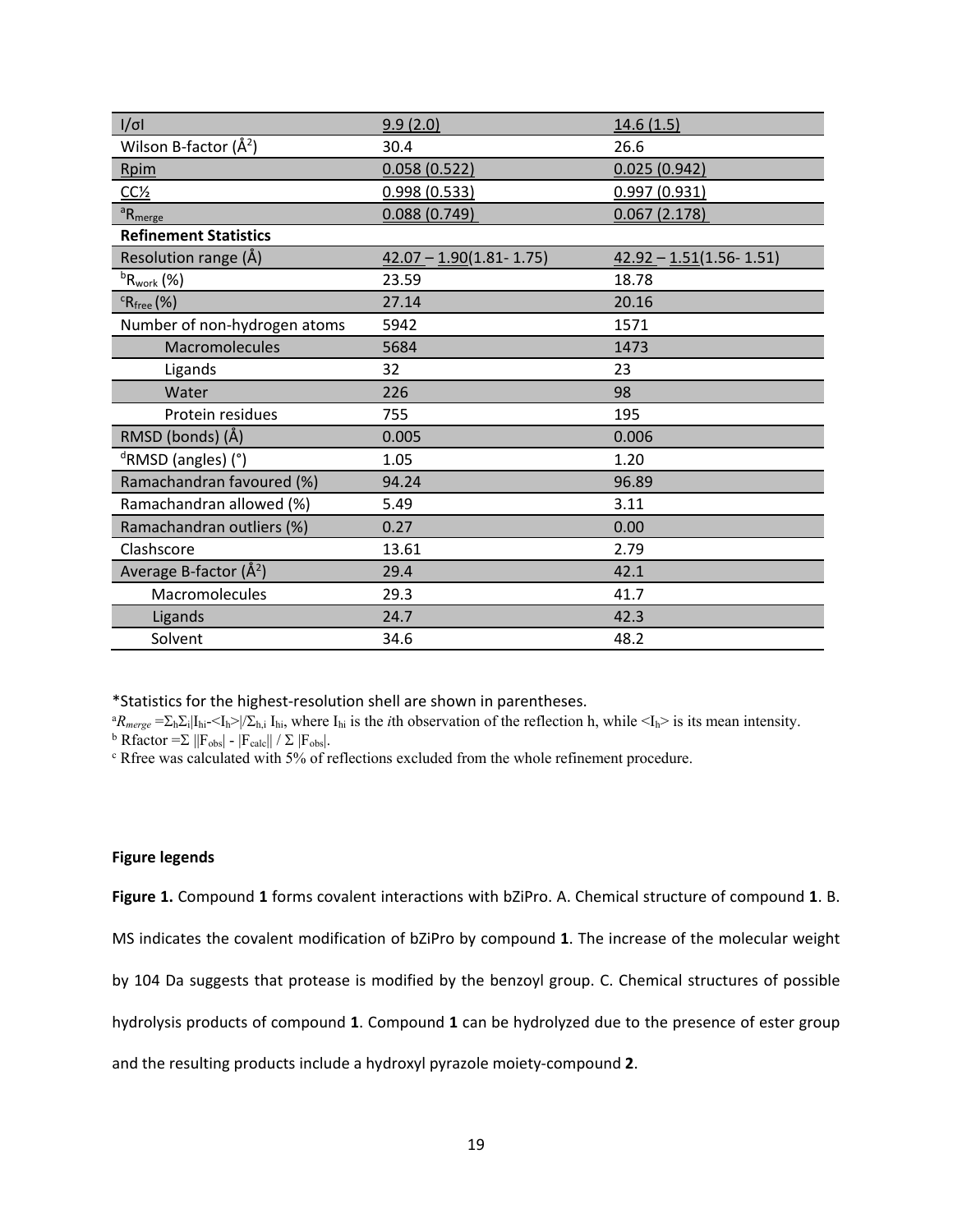**Figure 2.** Structure of bZiPro bound to compound 1 and other inhibitors. A. Crystal structure of bZiProcompound **1** complex. Compound **1** forms hydrogen bond with H51 and π-π stacking interactions with Y161 as marked green. B. The mFo-DFc map (green) contoured at 3σ and the 2mFo-DFc map (blue) at 1σ are shown for compound **1** and the active sites of protease. Potential hydrogen bonds are shown by the black dashed lines. NS2B protein residues are shown in light magenta and NS3 protein residues are shown in yellow. C. Structure of bZiPro-Ac-Lys-Arg-H complex. D. Structure of bZiPro-EN300 complex. EN300 is shown in cyan.

Figure 3. Comparison of Ac-Lys-Arg-H with wild type and C143S mutant of bZiPro in active sites.

A. The *mFo-DFc* map (green) contoured at 3σ and the *2mFo-DFc* map (blue) at 1σ are shown for Ac-Lys-Arg-H and side chain of the catalytic S135 . B. Superposition of bZiProC143S-Ac-Lys-Arg-H and bZiPro-Ac-Lys-Arg-H (PDB ID:5H6V). C. Detailed interactions of bZiProC143S-Ac-Lys-Arg-H complex in active sites. Ac-Lys-Arg-H shown in orange and protein residues shown in yellow. The electron density map (*2mFo-DFc*;3σ) of protein residues(NS3132-134) as shown in light blue. D. Detailed interactions of bZiPro – Ac-Lys-Arg-H complex in active sites. Ac-Lys-Arg-H shown in green and protein residues shown in pink.

**Figure 4**. Compound 1 binds to bZiPro in solution. A. Superimposed <sup>1</sup>H-<sup>15</sup>N-HSQC spectra of bZipro in the absence (black) and presence (red) of compound **1**. <sup>1</sup>H-<sup>15</sup>N-HSQC spectra of <sup>15</sup>N, <sup>13</sup>C, <sup>2</sup>H-labeled bZiPro (0.8 mM) in the absence ad presence of 1.6 mM of compound **1** were collected and processed. B. Residues of bZiPro affected by compound **1** binding. The structure of free bZiPro (PDB id 5GPI) is shown. Residues with observed cross peaks in the spectrum upon inhibitor binding are highlighted in green. Residues with averaged chemical shift perturbation (CSP) more than 0.12 ppm are shown in spheres and highlighted in red. Other residues from NS2B and NS3 are shown in purple and yellow, respectively. H51, D75 and S135 are labeled. The figures are made using PyMOL. C. Titration of compound 1 to bZiPro. The <sup>1</sup>H-<sup>15</sup>N-HSQC spectra of bZiPro in the absence (black) and presence of different amounts of ligands are superimposed.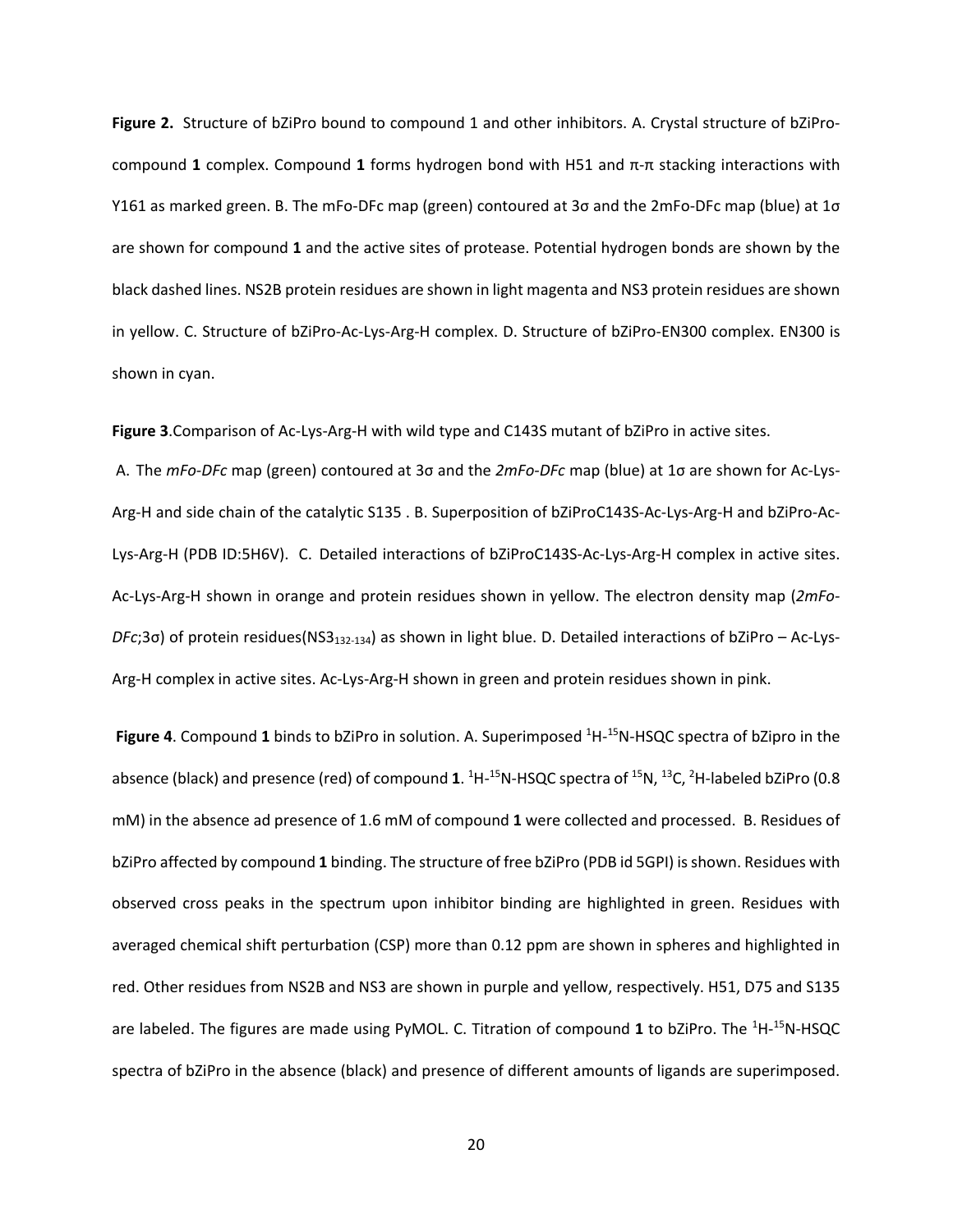D. Several residues undergo slow exchanges. Several residues such as L78 and L140 exhibit multiple peaks when protein to ligand ratio is more than 1. E. Several residues exhibit cross peaks in the spectra when bZiPro is mixed with compound **1**.

**Figure 5**. Structure and dynamics of bZiPro-compound 1 complex. A. The <sup>15</sup>N-R<sub>1</sub>, R<sub>2</sub> and hetNOEs values are plotted against residue number. The data were collected on a Bruker Avance 600 MHz magnet equipped with a cryoprobe. A sample containing 0.8 mM bZiPro and 1.6 mM compound **1** was used for data acquisition. The data were collected at 25 °C and the values were obtained using NMRView. B. Structure of the bZiPro-compound **1** complex. The structure is obtained in this study and the color codes are same as Fig. 4. Residues with identified NOEs are shown in blue spheres. C. NOESY spectroscopy of the complex. Strip plots of the NOEs of residues are shown. Lines indicate the unambiguously identified NOEs between amide protons.

Figures 6. Compound 5 binds to bZiPro. A. IC<sub>50</sub> of compound 5 against bZiPro. Inset is the structure of compound **5**. B. compound **5** binds covalently to bZiPro. MS spectra indicate a 204 Da increase of molecular mass of NS3 upon compound binding, suggesting the ester group is not stable in solution. C. 1 H-15N-HSQC spectra of bZiPro in the absence (black) and presence (red) of compound **5**. D. superimposed 1 H-15N HSQC spectra of bZiPro in the presence of compounds **1** and **5**. E. Models of the bZiPro-compound **5** complex.

**Figure 7**. The kinact/Ki values of Compounds **1** and **5** on bZiPro. (A)(B) The time dependent inhibition of bZiPro at different concentrations of compound **1** (A) and compound **5** (B). (C)(D) The k<sub>obs</sub> of the two compounds were plotted against inhibitor concentration as described in the method section. The  $k_{inact}/K_i$ value of individual compounds was determined for compound **1** (C), and compound **5** (D). E. The kinact/Ki values for different compounds.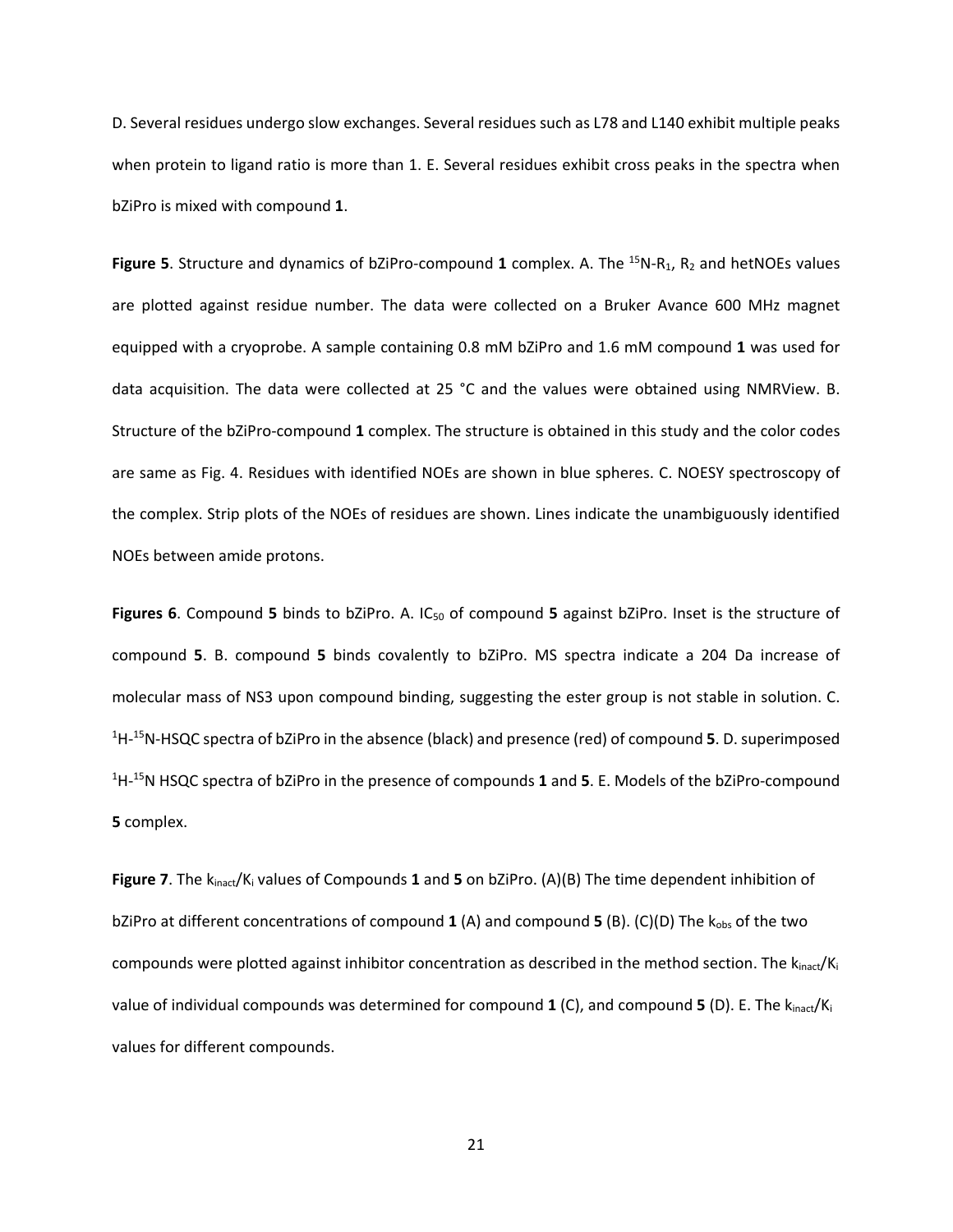# **STAR\*METHODS**

# KEY RESOURCES TABLE

| Reagent or resource                               | Source | Identifier |
|---------------------------------------------------|--------|------------|
| Compounds and vectors                             |        |            |
| Synthesized in this study<br>N/A<br>Compounds 1-5 |        |            |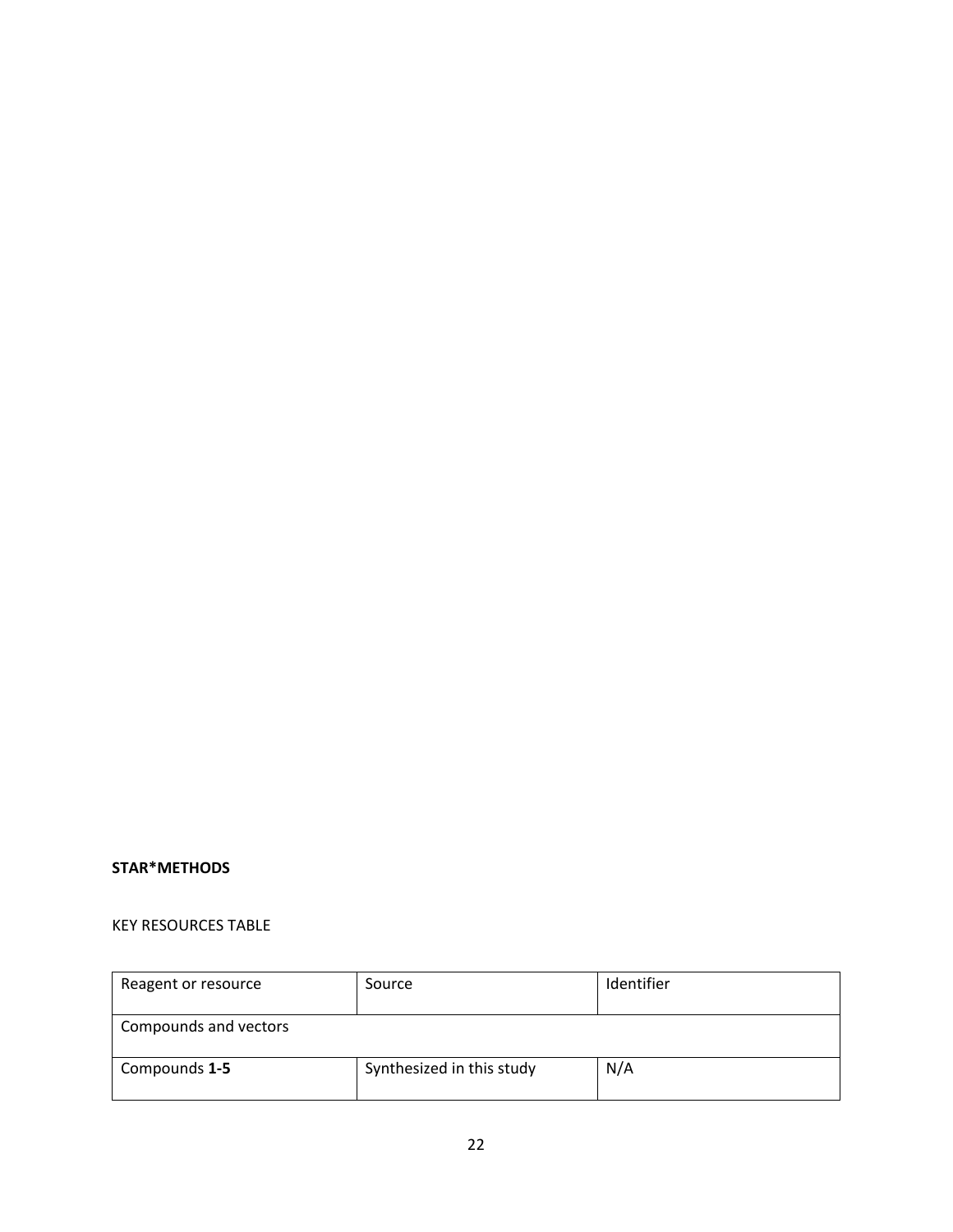| <b>Bz-NKRR-AMC</b>                           | Peptides International            | Cat No.: MCA-3923-PI |
|----------------------------------------------|-----------------------------------|----------------------|
| pETDUET-bZiPro                               | (Phoo et al., 2016; Zhang et al., | N/A                  |
|                                              | 2016)                             |                      |
| Protein purification                         |                                   |                      |
| Ni <sup>2+</sup> -NTA resin                  | Qiagen                            | Cat No./ID: 30230    |
| HiPrep <sup>TM</sup><br>Sephacryl™-<br>16/60 | <b>GE Healthcare</b>              | Code:17-1166-01      |
| S200 HR column                               |                                   |                      |
| PD-10 desalting columns                      | <b>GE Healthcare</b>              | Code: 17-0851-01     |
| Amicon <sup>R</sup> Ultra-15 (MWCO 10        | Merck                             | Ref:UFC901096        |
| kDa)                                         |                                   |                      |
| Chemicals used for making media and buffers  |                                   |                      |
| $15NH_4Cl$                                   | Cambridge Isotope Laboratory      | Cat no.: NLM-467     |
| <sup>13</sup> C-glucose                      | Cambridge Isotope Laboratory      | Cat no.: CLM-1396    |
| Deuterium Oxide (99%)                        | Cambridge Isotope Laboratory      | Cat no.: DLM-4-99    |
| <b>HEPES</b>                                 | $1st$ Base                        | C/No: BUF-1821       |
| Tris-HCl                                     | $1st$ BASE                        | C/No:BUF-1415        |
| <b>EDTA</b>                                  | 1 <sup>st</sup> BASE              | C/No:BUF-1053        |
| <b>NaCl</b>                                  | Merck                             | Cat No.: 1.06404     |
| Na <sub>2</sub> HPO <sub>4</sub>             | Sigma-Aldrich                     | Cat No.: S5136       |
| NaH <sub>2</sub> PO <sub>4</sub>             | Sigma-Aldrich                     | Cat No.: S9638       |
| Dithiothreitol (D)                           | Goldbio                           | Cat No.: DTT25       |
|                                              |                                   |                      |
| $\beta$ -mercapthoethanol                    | Sigma-Aldrich                     | Cat No.: M6250       |
| β-D-1-thiogalactopyranoside                  | Goldbio                           | Cat No.: I2481C      |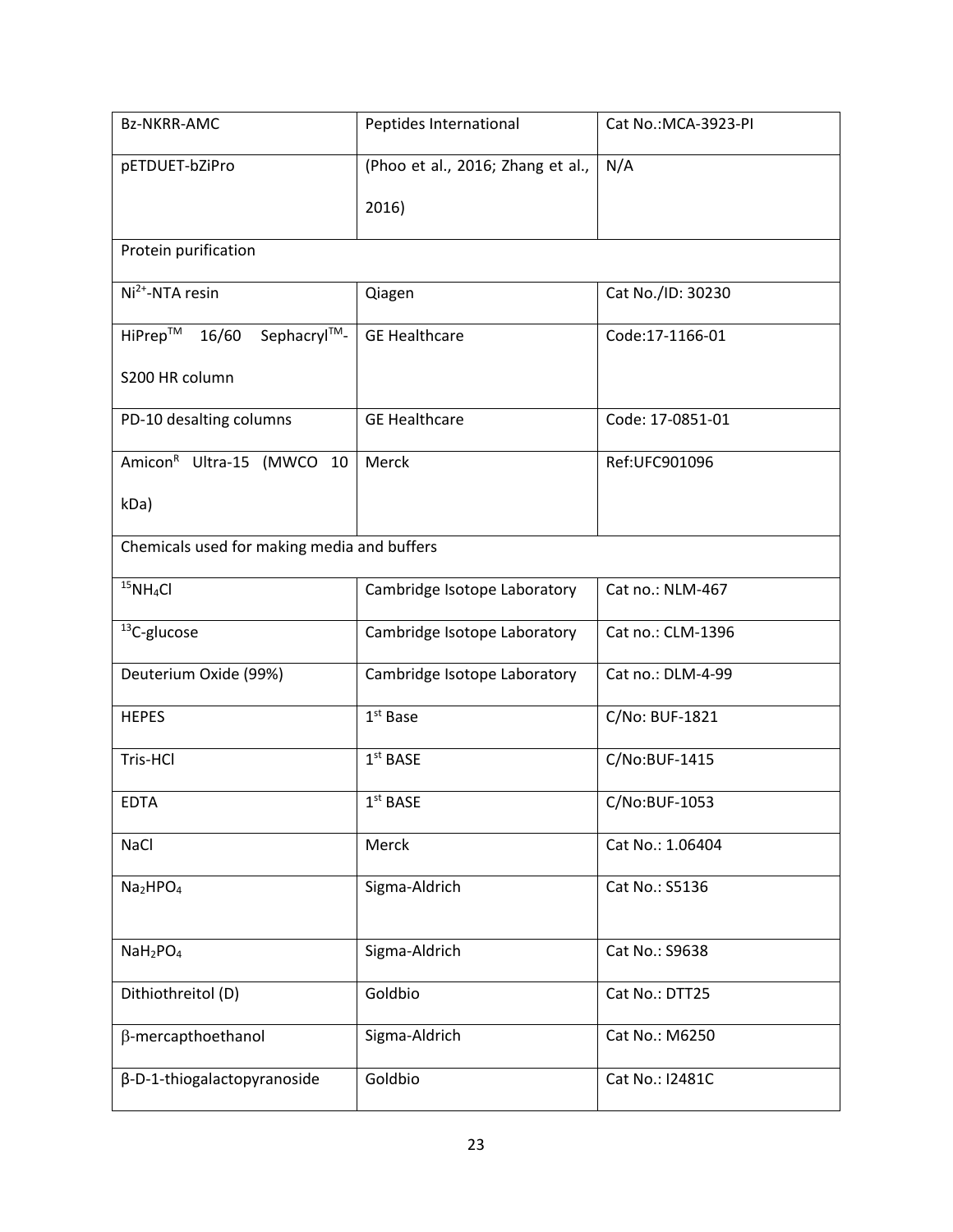| Dimethyl sulfoxide (DMSO)                  | Sigma      | Cat: D2650    |
|--------------------------------------------|------------|---------------|
| imidazole                                  | Sigma      | Cat: P9791    |
| Glycerol                                   | Sigma      | Cat: g5516    |
| Protein Analysis                           |            |               |
| SeeBlue <sup>R</sup> Plus molecular weight | Invitrogen | Cat: LC5925   |
| marker                                     |            |               |
| Running buffer                             | Invitrogen |               |
| NuPAGE NOVEX 4-12% Bis-Tris                | Invitrogen | Ref:NP0323BOX |
| gels                                       |            |               |

# CONTACT FOR REAGENT AND RESOURCE SHARING

Plasmids and other reagents generated in this study or any other question about the reagents please

contact [luodahai@ntu.edu.sg](mailto:luodahai@ntu.edu.sg) or CongBao Kang, [cbkang@etc.a-star.edu.sg.](mailto:cbkang@etc.a-star.edu.sg)

EXPERIMENTAL MODEL AND SUBJECT DETAILS

**METHOD DETAILS**

**Materials and methods**

**Protein expression and purification**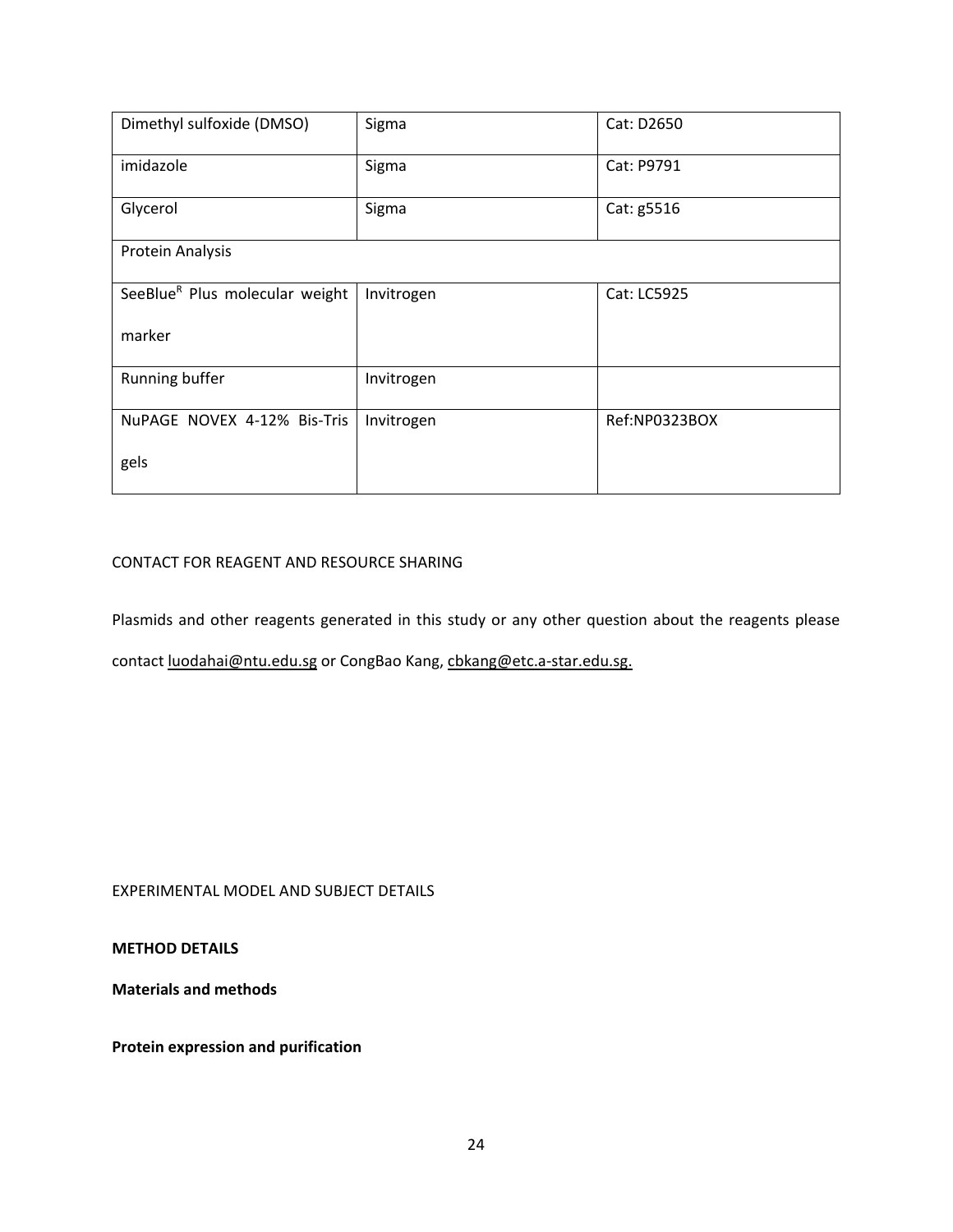The 1-177 of NS3 of ZIKV (GenBank: HQ234500.1) containing an N-terminal His6-tag and a thrombin was co-expressed with a fragment comprising amino acids 45-96 of NS2B in *E. coli* strain BL21 (DE3) and Rosetta (DE3) under control of T7 promotors. The transmembrane domains of NS2B and the protease recognition sequence were not included. The bacterial cultures were grown in M9 medium or LB broth at 37 °C and 200 rpm to an optical density (OD<sub>600</sub>) of 0.8. Protein expression was induced overnight at 18 °C by adding β-D-1-thiogalactopyranoside (IPTG) to a final concentration of 1 mM. Cells were harvested by centrifugation at 10,000 ×g for 10 min and the resulting pellets were stored at -80 °C.  $^{15}N$ , or  $^{13}C$ ,  $^{15}N$ labeling was achieved by using 1 g/L <sup>15</sup>NH<sub>4</sub>Cl, 2 g/L <sup>13</sup>C-glucose as the sole nitrogen and carbon sources. D<sub>2</sub>O was used to replace the water in the M9 medium when deuteration was required. For expression protein in D<sub>2</sub>O, bacterial were stepwise-adapted in two different M9 media with 85% and 100% D<sub>2</sub>O before protein expression was conducted.

Cell pellets were re-suspended in a lysis buffer (20 mM sodium phosphate, pH 7.8, 500 mM NaCl, 2 mM β-mercaptoethanol, 10 mM imidazole and 5% glycerol). Cells were broken using a LM20 microfluidizer (Microfluidics, USA) or a Q700-220 sonicator (Misonix, USA). Lysate was cleared by centrifugation at 40, 000 ×g and 4 °C for 20 min. Recombinant protein was bound to  $Ni<sup>2+</sup>-NTA$  beads (Qiagen, USA) that were preequilibrated with the lysis buffer. After washing with a washing buffer (20 mM sodium phosphate, pH 7.8, 1 M NaCl, 2 mM β-mercaptoethanol, 20 mM imidazole and 5% glycerol), protein was eluted with the elution buffer (500 mM imidazole, pH6.5, 500 mM NaCl, 2 mM β-mercaptoethanol and 5% glycerol). Protein was finally subjected to gel filtration on a 16/600 Superdex 200 column (GE Healthcare, USA equilibrated with 20 mM HEPES pH 7.5, 150 mM NaCl, 5% glycerol, and 2mM DTT or NMR buffer (20 mM HEPES pH 7.3, 150 mM NaCl, and 2mM DTT). For crystallization, thrombin was added to the sample to remove the N-terminal tag before the gel filtration step. Protein was concentrated using centrifugal concentrators (Vivaspin, Satorius, 10 kDa MWCO) and stored at -80 °C.

#### **bZiPro C143S site-directed mutagenesis**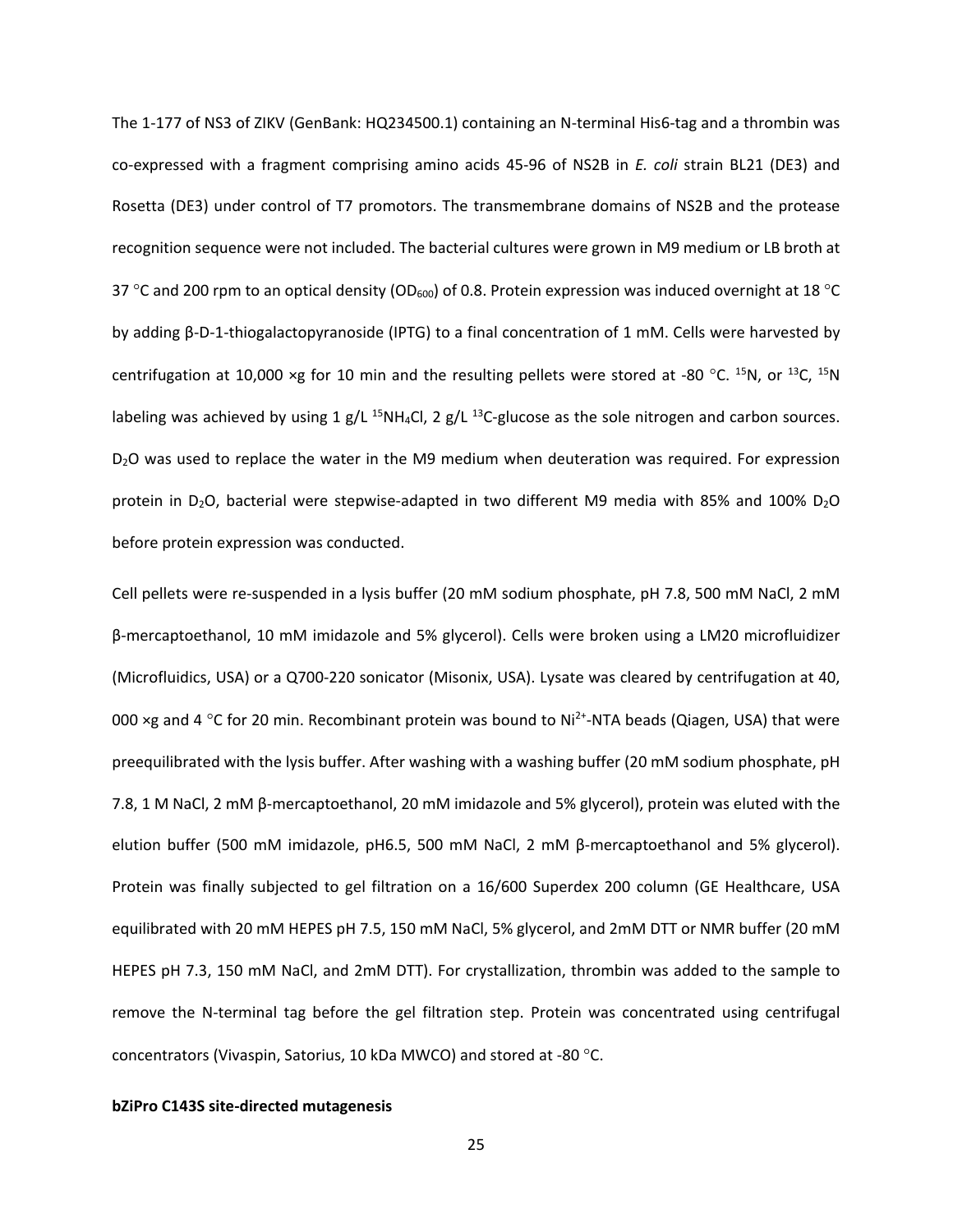The bZiPro variant was produced by using synthesized codon optimized cDNA sequence of NS2B-NS3 (Genescript) as template. Two separate fragments as 45-96 of NS2B and 1-177 of NS3 were selected with Cys143Ser mutation site designed in primers. The Forward primer used as GGATCTCCGATCCTCGACAAGTCAGGACGTGTGATCGGACTTTATGGC, and Reverse as

GCCATAAAGTCCGATCACACGTCCTGACTTGTCGAGGATCGGAGATCC. The fragment was amplified by KODFX Neo of TOYOBO. The PCR product was transformed to DH5 α. The positive clones were selected and plasmids were extracted after overnight culture. The plasmid with Cys143Ser mutation was verified by sequencing and expressed for further purification.

#### **X-ray structure determination**

Compound **1** was dissolved in dimethyl sulfoxide to a 100 mM stock solution. The bZiProC143S protein crystallization was determined as described [\(Zhang et al., 2016\)](#page-18-0). The compound **1** was added to protein (molar ratio 3:1) at the concentration of 1 mg/ml and concentrated to 40 mg/ml for hanging vapor diffusion method. The bZiPro - compound **1** complex was mixed with reservoir solution (0.2 M Ammonium sulfate, 0.1 M Sodium acetate trihydrate pH 4.6, 25% PEG4000) as 1:1 in volume ratio. Totally 2 µL was incubated at 18 °C until crystals appeared. Then the crystals were selected and soaked in protect solution (0.2 M Ammonium sulfate, 0.1 M Sodium acetate trihydrate pH 4.6, 25% PEG4000, 20% glycerol), further flash frozen in liquid N<sub>2</sub>.

Diffraction data was collected at Australian Synchrotron (Clayton, Victoria) by using the MX1 beamline. IMOSFLM Software was used for diffraction intensities integration [\(Battye et al., 2011\)](#page-16-7). Data collection statistics was analyzed using POINTLESS and AIMLESS function of CCP4 suite [\(Evans, 2007,](#page-16-8) [2011;](#page-16-9) [Potterton](#page-18-6)  et [al., 2003\)](#page-18-6), as listed in Table 1. Refinement was proceed by Phenix [\(Adams et al., 2010;](#page-15-0) [Afonine et al.,](#page-16-10)  [2012;](#page-16-10) [Headd et al., 2012\)](#page-16-11)and Coot [\(Emsley and Cowtan, 2004;](#page-16-12) [Emsley et al., 2010\)](#page-16-13). PyMOL was used for generate figures [\(PyMOL The PyMOL Molecular Graphics System\)](#page-18-7).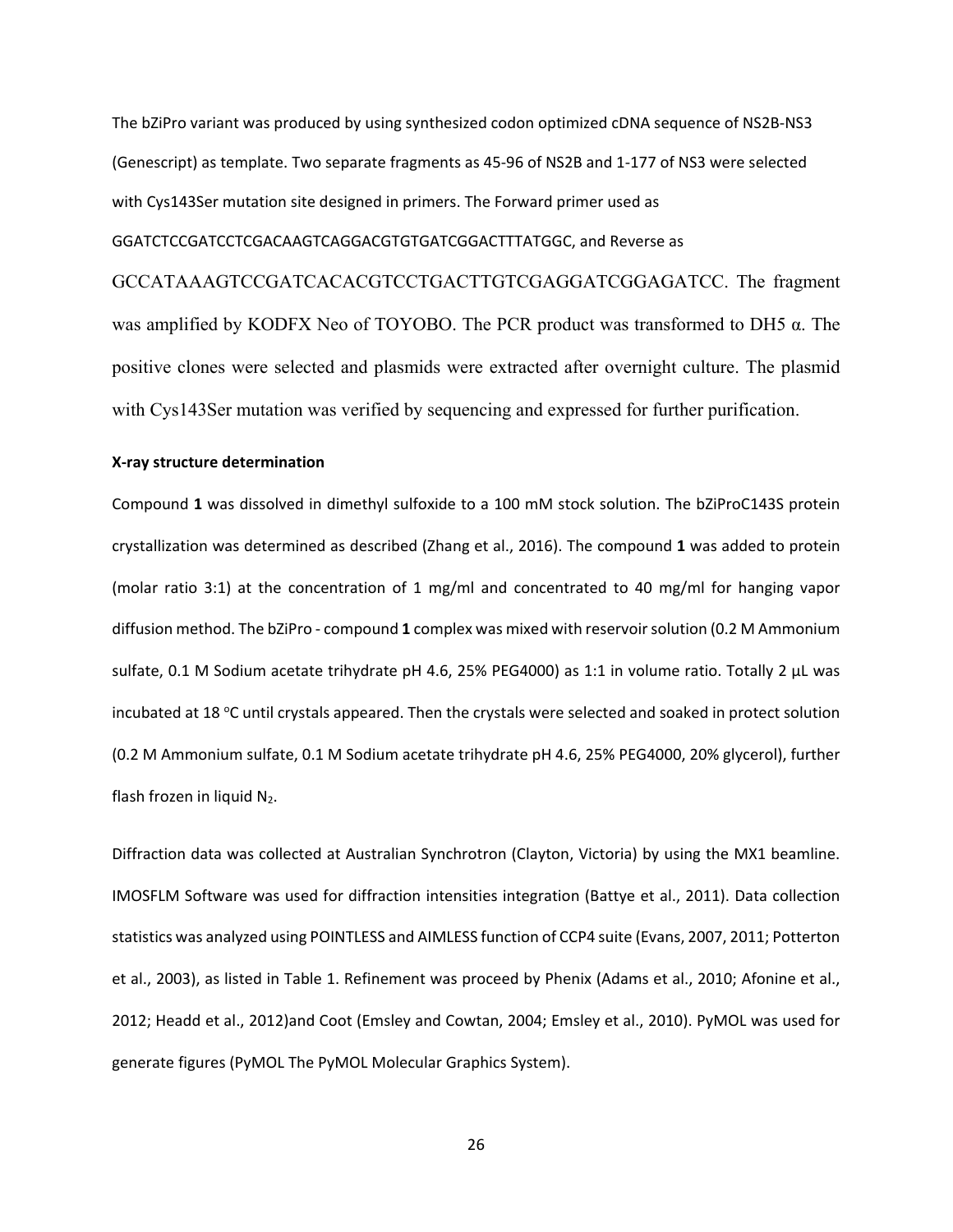#### **NMR experiments**

Isotope-labeled bZiPro were typically concentrated to 0.8 to 1.0 mM in a buffer that contained 20 mM HEPES pH7.3, 150 mM NaCl and 1 mM DTT. All NMR experiments were performed at 298 K on a Bruker Avance II 700-MHz spectrometer. Sequential assignment was obtained using transverse relaxationoptimized spectroscopy (TROSY) [\(Pervushin et al., 1998;](#page-17-19) [Salzmann et al., 1998\)](#page-18-8)-based experiments including 2D-<sup>1</sup>H-<sup>15</sup>N-HSQC, 3D-HNCACB, 3D-HNCOCACB, 3D-HNCA, 3D-HNCO and NOESY-TROSY (with a mixing time of 120 ms). To identify the NOEs between protein and compound **1**, an F1- 13C/15N-filtered and F2-<sup>15</sup>N-edited NOESY experiment (mixing time 200 ms) was collected using a <sup>15</sup>N, <sup>13</sup>C, and <sup>2</sup>H-labeled bZiPro in complex with compound **1**. All the pulse programs used in this study are from the standard pulse library (Topspin 2.1, Bruker). The NMR data were processed with the NMRPipe [\(Delaglio et al., 1995\)](#page-16-14) and Topspin 2.1. Data were visualized with NMRView [\(Johnson, 2004\)](#page-16-15) and Cara. Protein secondary structures of the complex were determined using TALOSN [\(Shen et al., 2009\)](#page-18-9). The <sup>15</sup>N relaxation parameters including  $15N- R_1$ ,  $R_2$  and hetNOE [\(Kay et al., 1989\)](#page-17-15) were obtained from the standard relaxation experiments.

#### **Mass spectrometry (MS) analysis**

Modification of protease by the compound was analyzed using MS as previously described [\(Koh-Stenta et](#page-17-14)  [al., 2015\)](#page-17-14). Purified bZiPro was diluted to 20 µM using the NMR buffer. Compound from the stock was mixed with bZiPro with a compound-protein ration of 4:1 at room temperature for 1 h. DMSO was used as the reference. Samples were subjected to analysis and the molecular weight of protease was determined. Two major peaks corresponding to NS2B cofactor region and NS3 protease region were observed in the spectra because there is no linker present in these two polypeptides. Increase of the molecular weight of NS3 indicates the covalent modification by the compound. S135 of NS3 is responsible for the covalent linage with compound **1**, verified by mutagenesis study [\(Koh-Stenta et al., 2015\)](#page-17-14).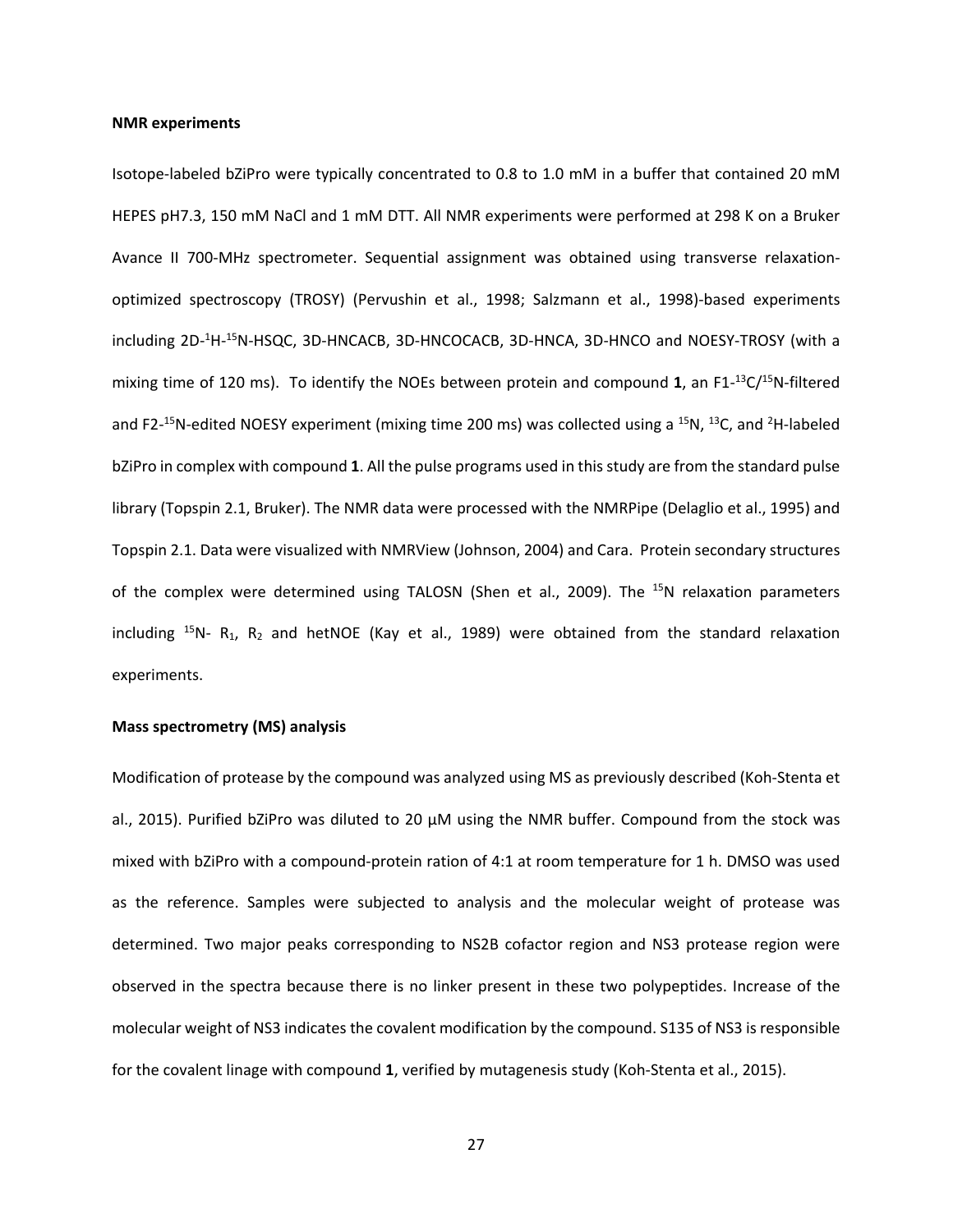#### **Inhibition assays**

Inhibition assay was carried out using the method described previously [\(Phoo et al., 2016\)](#page-17-5). Briefly, synthesized inhibitors were dissolved in DMSO. The assay buffer contained 20 mM Tris pH 8.5, 10% glycerol, 0.01% Triton X-100 [\(Leung et al., 2001\)](#page-17-20). Protease was diluted to 3 nM and incubated with different amounts of inhibitors in the assay buffer for 30 min at a final DMSO concentration of 0.3%. Substrate Bz-nKRR-AMC was added to a final concentration of 30 μM. The fluorescence intensities of the mixtures were monitored at 60 second intervals over 10 min using a Cytation 3 Mulitmode plate reader (BioTek). The reaction and monitor temperature was at 37 $^{\circ}$ C. The excitation and emission wavelengths were 380 nm and 460 nm, respectively. All the assays were carried out in Corning® 96-well plates as triplicates. The half maximal inhibitory concentration  $(IC_{50})$  of an inhibitor was determined using GraphPad Prism version 5.0 (GraphPad Software, La Jolla California, USA).

To determine the kinact/Ki of compound **1** and compound **5**, the different concentrations of the inhibitor compound are mixed with the Bz-NKRR-AMC substrate at 30  $\mu$ M. The reaction was started by addition of bZiPro. The final conc. of bZiPro was 1 nM. The rates were monitored over 1 hour, recording the fluorescent readings at 2 minutes intervals at excitation and emission wavelengths of 380 nm and 460 nm respectively. The recorded fluorescent intensities are plotted against time using pseudo-first-order equation in GraphPad Prism version 5.0 to obtain the  $k_{obs}$ . The  $k_{inact}/K_i$  was obtained by plotting the  $k_{obs}$ against the inhibitor concentrations using the function one-site-total-binding in GraphPad Prism version 5.0.

#### QUANTIFICATION AND STATISTICAL ANALYSIS

<sup>15</sup>N relaxation data collection and analysis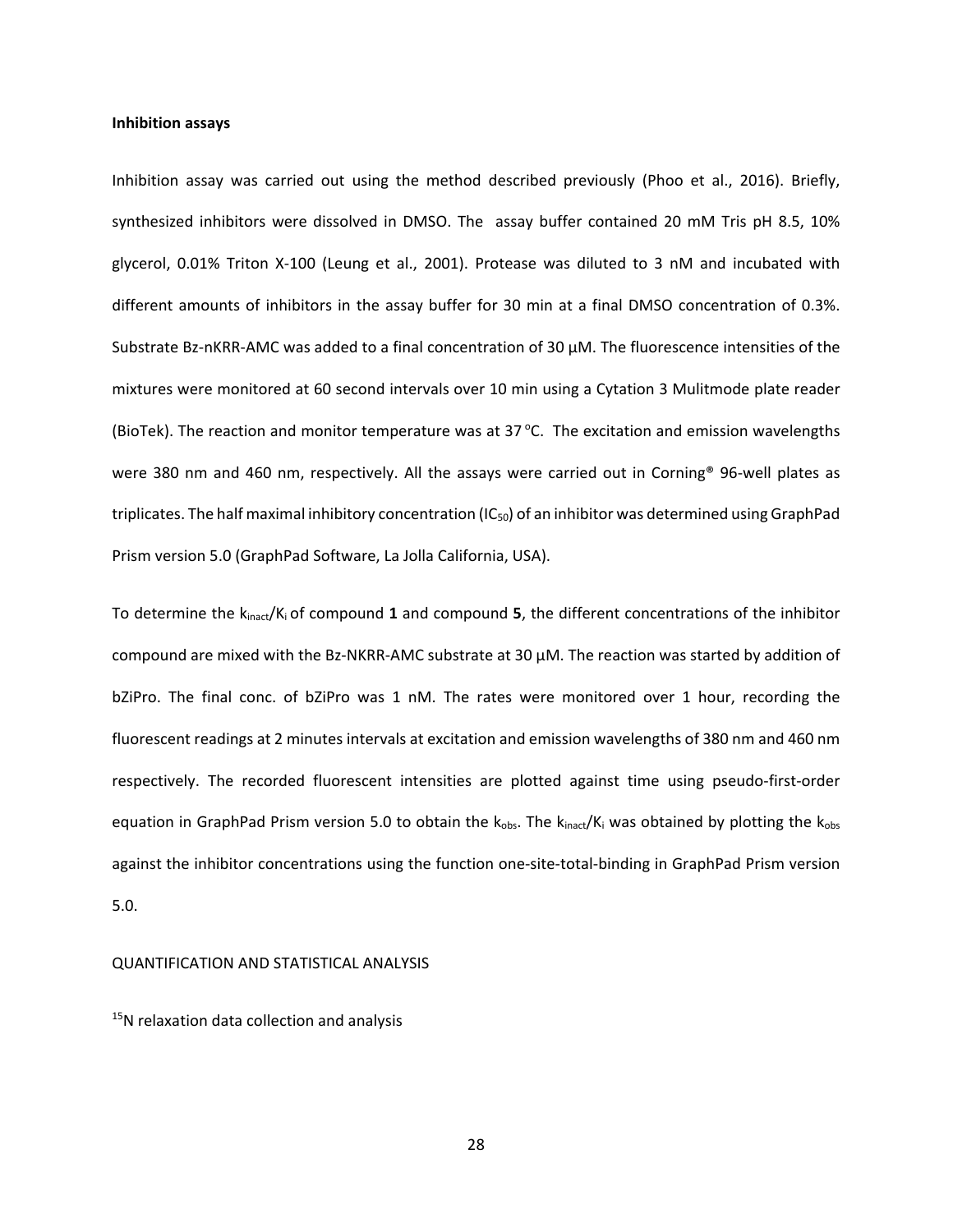<sup>15</sup>N relaxation parameters including <sup>15</sup>N- R<sub>1</sub> (1/T<sub>1</sub>), R<sub>2</sub> (1/T<sub>2</sub>) and hetNOE [\(Kay et al., 1989\)](#page-17-15) were collected at 25 °C for aforementioned sample as we described previously [\(Li et al., 2017b\)](#page-17-11). For the R<sub>1</sub> measurement, several <sup>1</sup>H-<sup>15</sup>N-HSQC experiments with different relaxation delays of 100, 200, 400, 600, 800, 1200, 1600, 2000, 2500 and 3000 ms were collected and analyzed, respectively. For the R<sub>2</sub> measurement, <sup>1</sup>H-<sup>15</sup>N-HSQC spectra with relaxation delays of 17, 34, 51, 68, 85, 102, 119, 136 and 153 ms were obtained and analyzed, respectively. The hetNOEs were obtained using two datasets that were collected with and without initial proton saturation for a period of 3 s [\(Gayen et al., 2011\)](#page-16-16). The  $R_1$ ,  $R_2$  and hetNOE values were calculated using NMRView [\(Johnson, 2004\)](#page-16-15). The titration experiments were analyzed and the binding constants were obtained using NMRView Java version [\(Johnson, 2004\)](#page-16-15).

# DATA AND SOFTWARE AVAILABILITY

Coordinates and structure factors have been deposited in the Protein Data Bank under accession code 5YOF and 5YOD. Assignment of protease-compound **1** complex has been deposited in the Biological Magnetic Resonance Data Bank (BMRB) with accession number 27282.

# **Softwares**

| <b>NMRVIEWJ</b>    | Johnson, 2004        | http://www.onemoonscientific.com/nmrviewj     |
|--------------------|----------------------|-----------------------------------------------|
| <b>NMRPipe</b>     | Frank Delaglio, 2016 | https://www.ibbr.umd.edu/nmrpipe/install.html |
| <b>CARA</b>        | Kurt Wüthrich, 2015  | http://wiki.cara.nmr.ch/InstallCara           |
| Topspin (2.1, 3.5) | <b>Bruker</b>        | https://www.bruker.com/products/mr/nmr/nmr-   |
|                    |                      | software/software/topspin/overview.html       |
| Sparky             | T. D. Goddard and D. | https://www.cgl.ucsf.edu/home/sparky/         |
|                    | G. Kneller, 2008     |                                               |
| <b>PyMOL (1.8)</b> | Schrödinger, 2016    | http://pymol.org/support/platforms            |